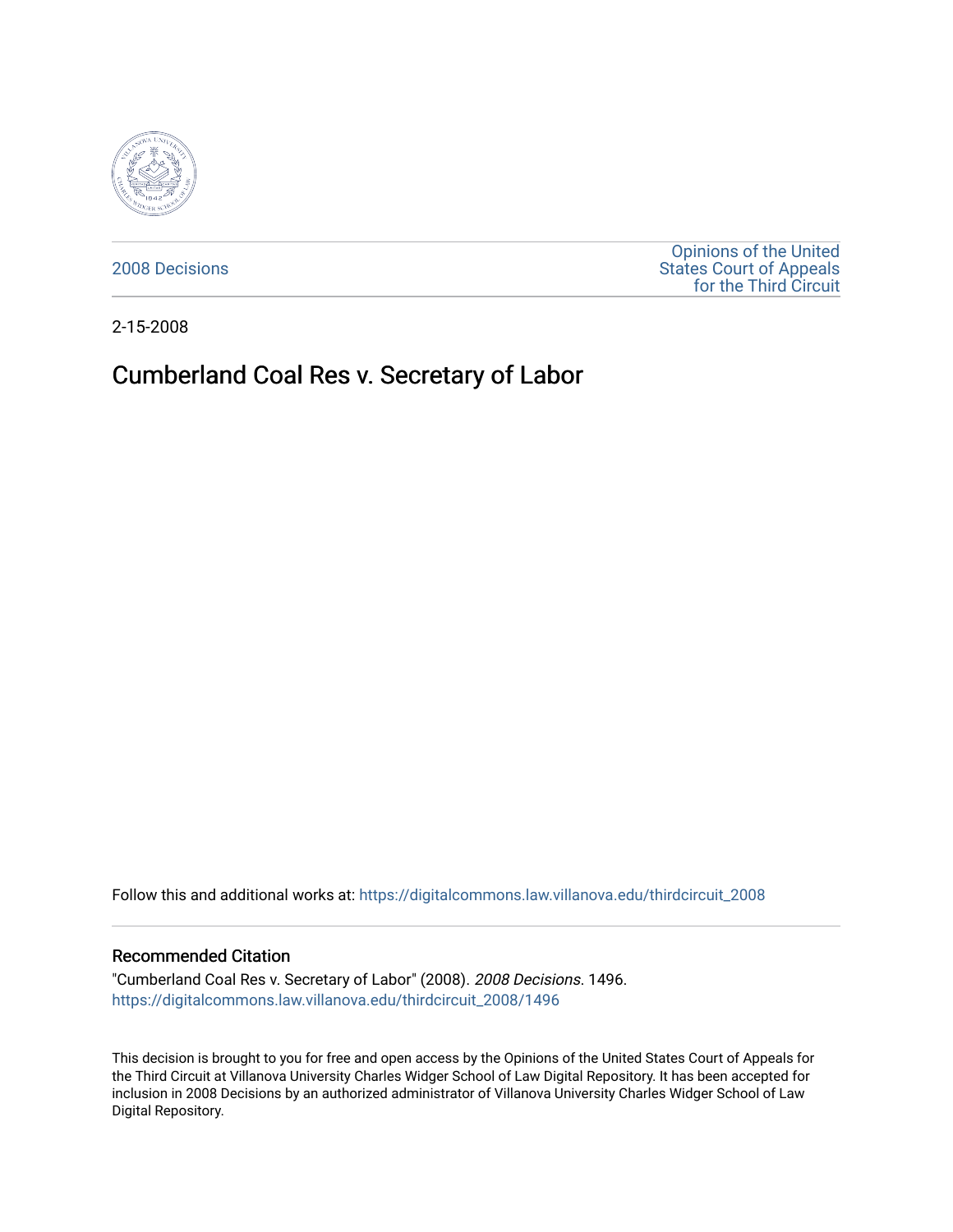#### PRECEDENTIAL

# UNITED STATES COURT OF APPEALS FOR THE THIRD CIRCUIT

\_\_\_\_\_\_\_\_\_\_\_\_\_\_\_

No: 06-4192

CUMBERLAND COAL RESOURCES, LP,

Petitioner,

v.

FEDERAL MINE SAFETY AND HEALTH REVIEW COMMISSION; SECRETARY OF LABOR, MINE SAFETY AND HEALTH ADMINISTRATION, (MSHA)

Respondent.

On Petition for Review of a Decision of the Federal Mine Safety and Health Review Commission (No. PENN 2004-73-R, 2004-74-R, 2004-75-R, 2004-85-R, 2004-86-R, 2004-87-R, 2004-88-R, 2004-104-R 2004-105-R, 2004-181, 2005-8)

\_\_\_\_\_\_\_\_\_\_\_\_\_\_\_

Argued November 8, 2007

\_\_\_\_\_\_\_\_\_\_\_\_\_\_\_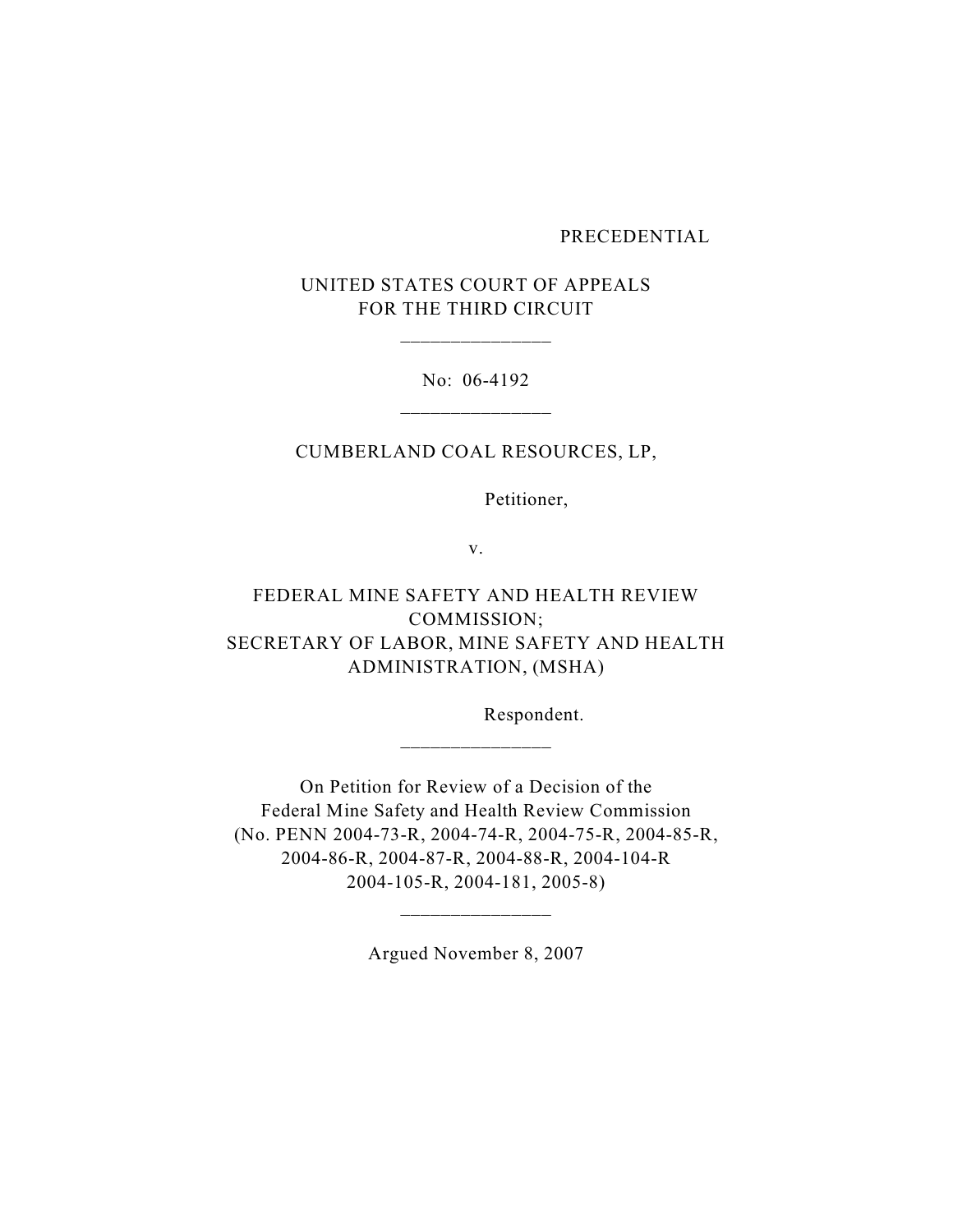Before: SCIRICA, *Chief Judge*, AMBRO and JORDAN, *Circuit Judges*

> (Filed February 15, 2008) \_\_\_\_\_\_\_\_\_\_\_\_\_\_\_

Karen L. Johnston Jackson Kelly 1099  $18^{th}$  Street - #2150 Denver, CO 80202

R. Henry Moore [ARGUED] Jackson Kelly 401 Liberty Avenue - #1340 Pittsburgh, PA 15222 *Counsel for Petitioner*

John T. Sullivan Federal Mine Safety & Health Review Commission 601 New Jersey Avenue, NW - #9500 Washington, DC 20001

Melissa Bowman [ARGUED] United States Department of Labor Office of the Solicitor 1100 Wilson Blvd. -  $22<sup>nd</sup>$  Fl. Arlington, VA 22209 *Counsel for Respondent*

\_\_\_\_\_\_\_\_\_\_\_\_\_\_\_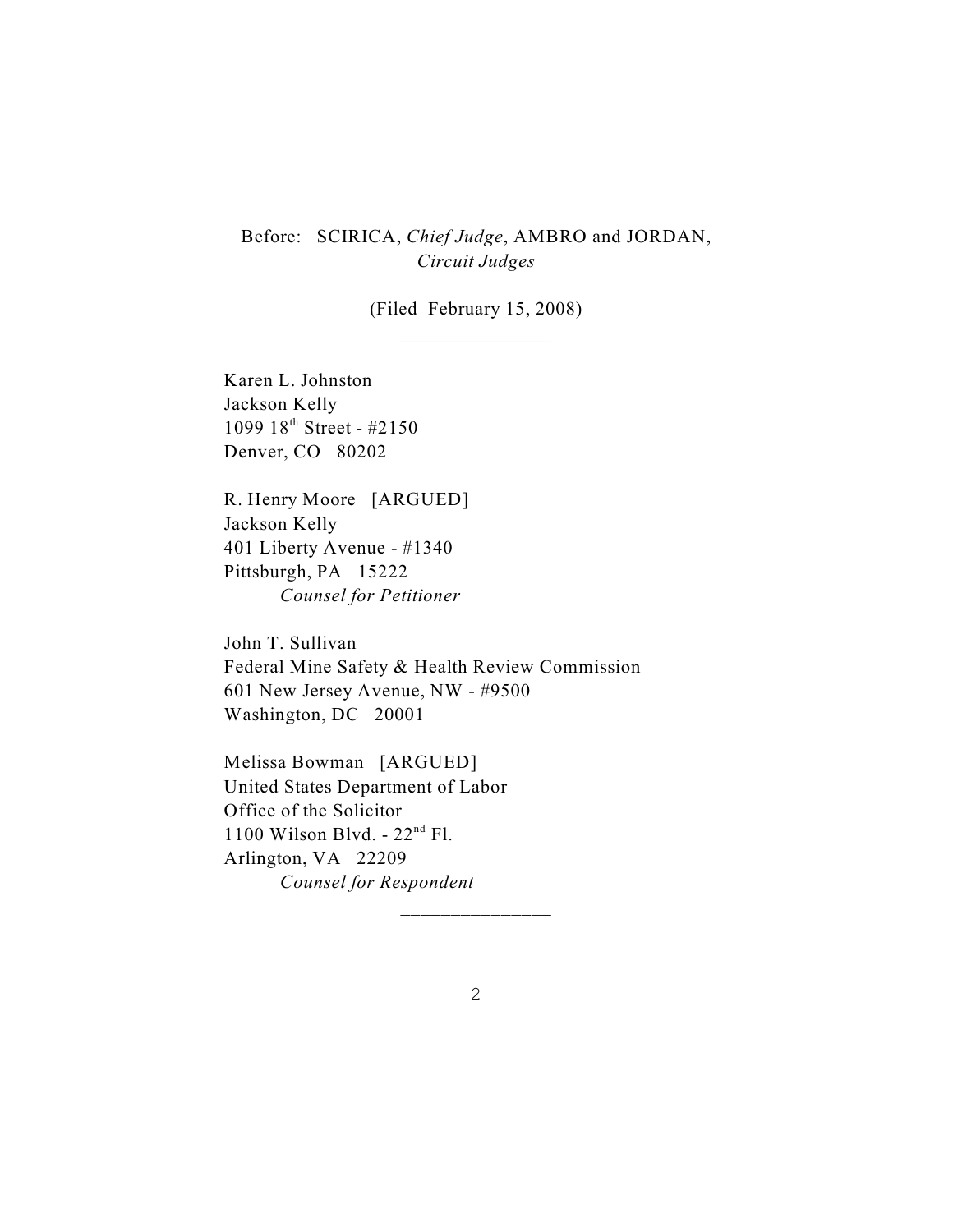# OPINION OF THE COURT \_\_\_\_\_\_\_\_\_\_\_\_\_\_\_

JORDAN, *Circuit Judge.*

Cumberland Coal Resources, LP ("Cumberland") petitions for review of the August 29, 2006 decision of the Federal Mine Safety and Health Review Commission (the "Commission") affirming the decision of an Administrative Law Judge (the "ALJ") that upheld three citations issued to Cumberland by inspectors of the Federal Mine Safety and Health Administration ("MSHA") on January 16, 2004, February 4, 2004, and February 7, 2004. *Cumberland Coal Resources, LP v. Sec'y of Labor, Mine Safety & Health Admin.*, 27 F.M.S.H.R.C. 295 (2005) (ALJ) ("*Cumberland I*"), *aff'd*, 28 F.M.S.H.R.C. 545 (2006) ("*Cumberland II*"). We will deny the petition, and in so doing affirm the Commission's decision.

### **I. BACKGROUND**

#### *A. Factual Background*

# *1. Longwall Mining and Bleeder Ventilation*

This case grows out of problems encountered while Cumberland was using a technique called "longwall mining" to extract coal from a mine in Greene County, Pennsylvania. Longwall mining involves the use of cutting machines to shear coal from one face of a large rectangular block, or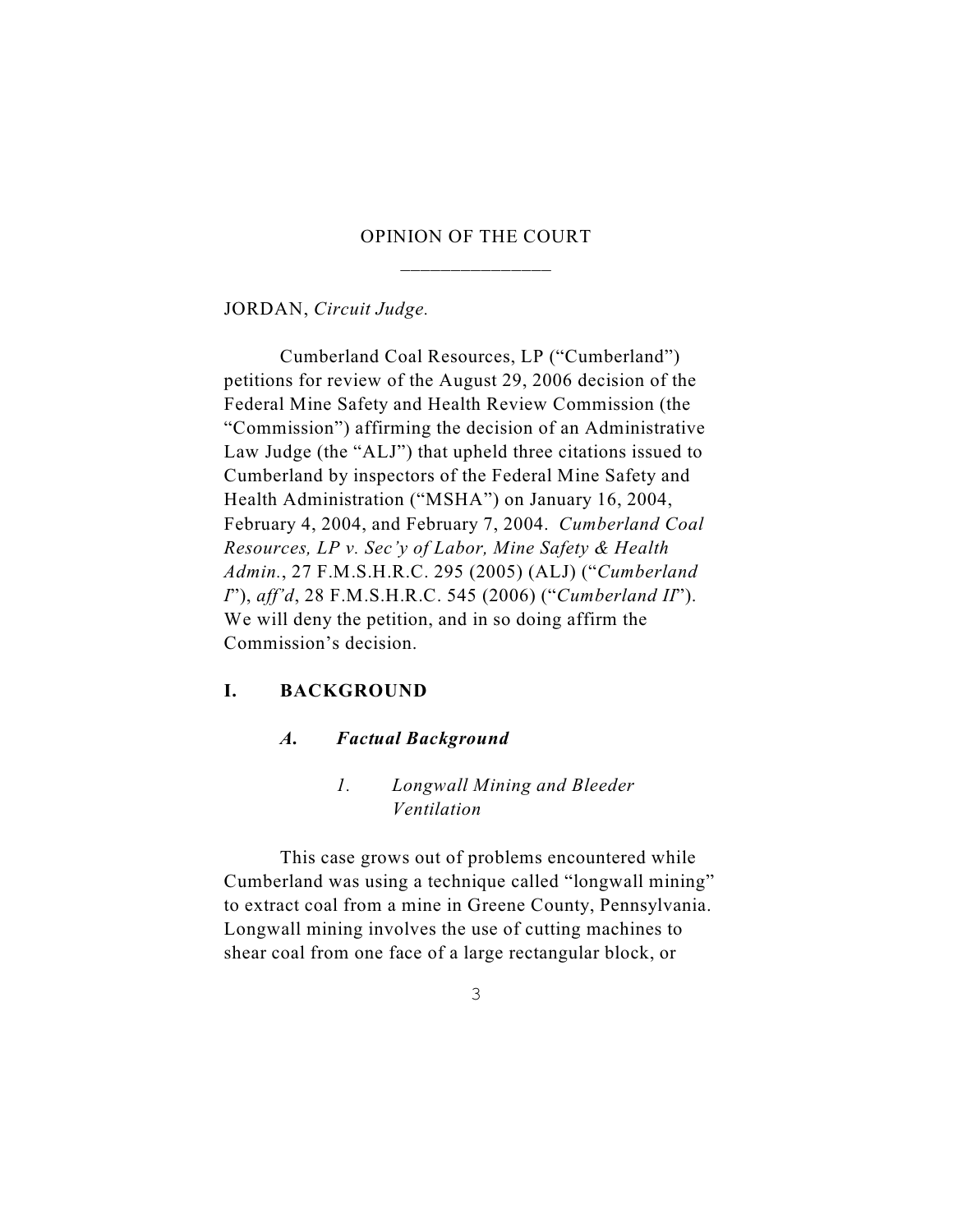panel, of coal. In preparing to engage in longwall mining, a number of tunnels, sometimes called "entries," are created in a coal seam, offsetting the block of coal to be mined. Some of these entries are "travelable," meaning that people may safely move through them to access the mine. Mining equipment is installed directly adjacent to one of the walls of the block of coal, which wall, though it is in this instance one of the two of shorter width, becomes known as the "longwall face" and is the surface from which the coal is severed.

In addition to the shearer that severs the coal from the longwall face, the mining equipment also includes conveyor belts to transport the coal. As the cutting head of the shearer moves back and forth across the longwall face, severed coal falls onto the first conveyor belt, which is positioned parallel to the face and transports the coal to a stage loader. The stage loader in turn feeds the coal onto another conveyor belt system for removal from the mine. The end of the longwall face towards which the first conveyor belt directs the severed coal for removal is called the "headgate," and entries on that side of the panel are "headgate entries." The opposite end is called the "tailgate," and the entries there are "tailgate entries."

Longwall mining requires the use of hydraulic roof supports, or shields. These shields support the roof over the area being mined, advancing with the longwall face as the coal is removed. As the shields are moved, the unsupported roof material falls behind them to create what is called the "gob." Though it has a nontechnical ring, the word "gob" is a term of art meaning "the space left by the extraction of a coal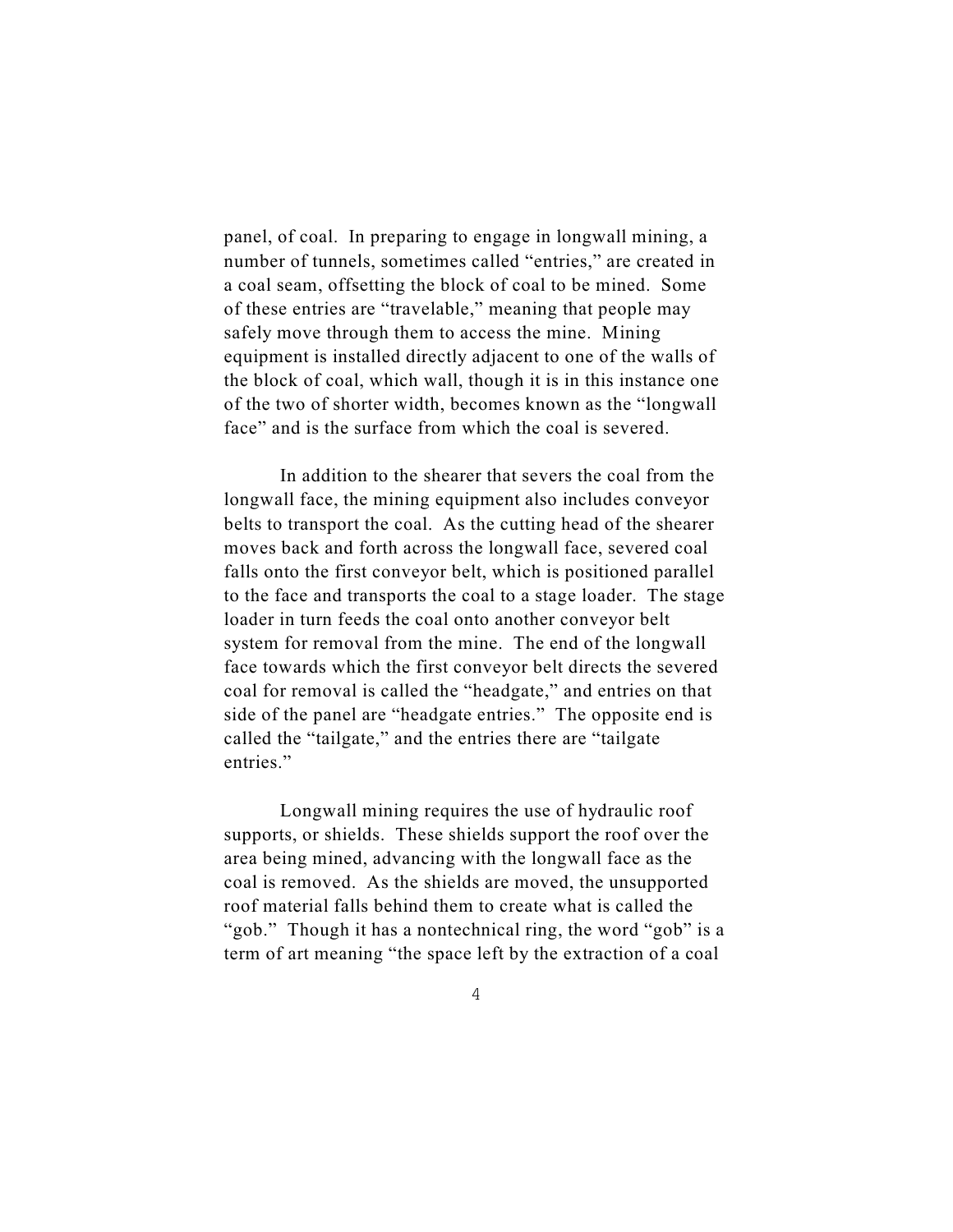seam into which waste is packed or the immediate roof caves." (Respondent's Brief at 8 n.6 (citing *Am. Geological Inst., Dictionary of Mining, Mineral and Related Terms* 239 (2d ed. 1997)).) In short, the term is used to describe the area behind the shields where coal has been extracted and the roof has been permitted to cave in. The gob is also sometimes referred to as the "worked-out area" or the "mined-out area."

Because methane gas, which is noxious and potentially explosive, is released during mining, a "bleeder system" or "bleeder ventilation system" is used to ventilate worked-out areas. "Bleeder entries" are integral to the bleeder system, serving as special air courses, or pathways, designed to remove methane from areas where mining has resulted in the extraction of a substantial portion of the coal.<sup>1</sup> The bleeder system dilutes methane coming from the gob with fresh air coming through the bleeder entries. The entries may be connected to one another by "crosscuts," which are small passageways usually driven at right angles to the entries. Air containing higher levels of methane exits the gob and enters the bleeder entries through connector entries that may contain

 $<sup>1</sup>$ More technically, the bleeder entries are defined as</sup> "[p]anel entries driven on a perimeter of a block of coal being mined and maintained as exhaust airways to remove methane promptly from the working faces to prevent buildup of high concentrations either at the face or in the main intake airways." (Respondent's Brief at 6 n.4 (citing *Am. Geological Inst., Dictionary of Mining, Mineral and Related Terms*, 55 (2d ed. 1997)).)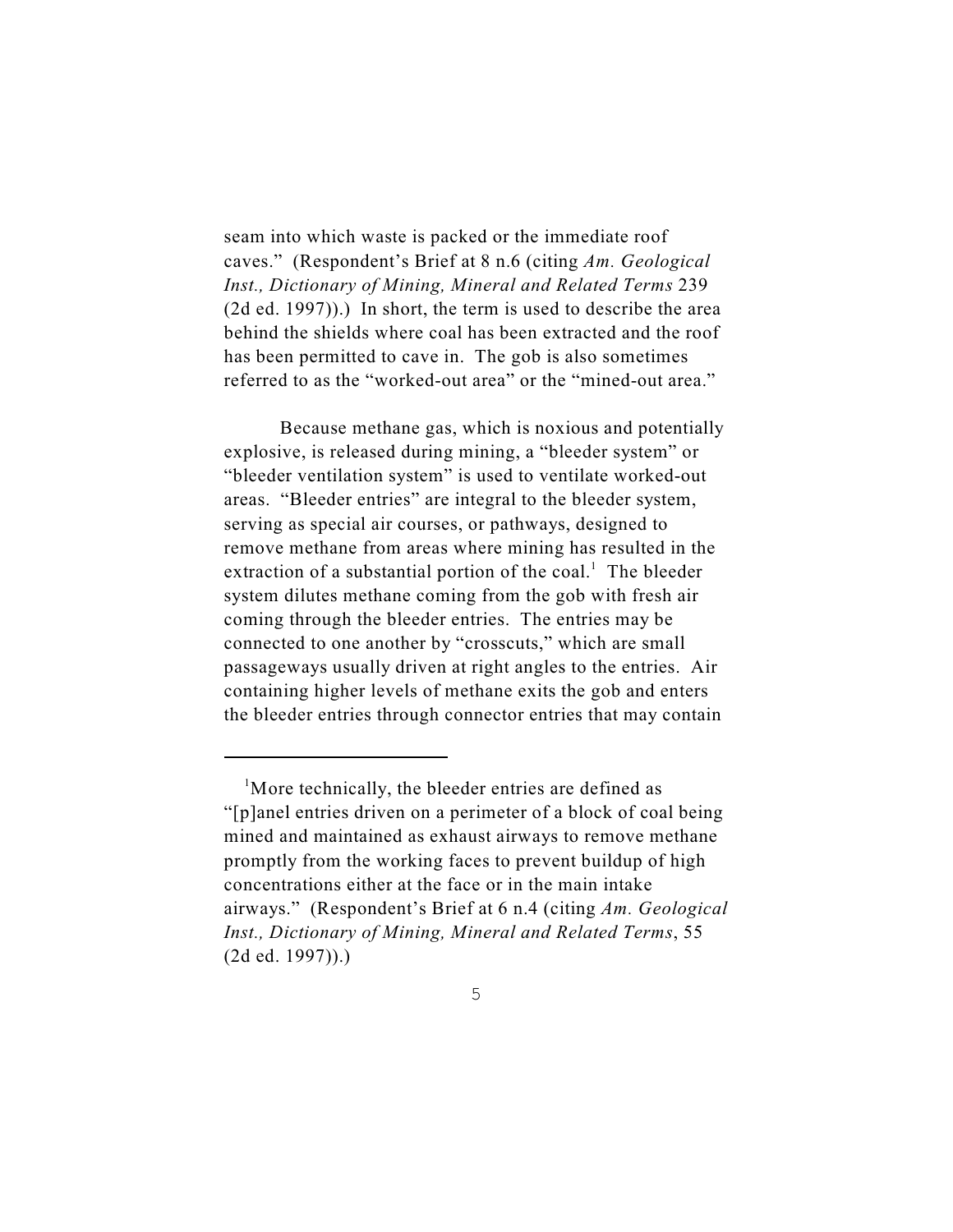adjustable ventilation control devices. The points at which air from the gob goes into the bleeder entries can be used for measuring methane concentrations and hence are called "bleeder evaluation points," or "BEPs."

#### *2. Cumberland Mine*

Cumberland operates Cumberland Mine, a large underground coal mine in western Pennsylvania. The mine has the unfortunate distinction of being "gassy," which means that it typically liberates more than 1,000,000 cubic feet of methane in a twenty-four hour period and consequently requires spot inspection every five days by representatives of MSHA. 30 U.S.C. § 813(I). In a gassy longwall mine, methane is liberated from the longwall face that is being mined, as well as from within the gob. As previously noted, bleeder ventilation systems are intended to dilute and remove the liberated methane. $2$ 

This case involves ventilation problems associated with the forty-ninth longwall panel at Cumberland Mine, also

<sup>&</sup>lt;sup>2</sup>Methane emanating from within the gob has to move some distance before it is diluted by the bleeder system. Areas close to the rubble, or fallen material in the gob, might contain high concentrations of methane, which, perhaps counterintuitively, makes for less hazard of an explosion. While Methane may be liberated from coal in concentrations at or near 100%, the explosive range of methane-air mixtures is from  $5\%$  to  $15\%$ .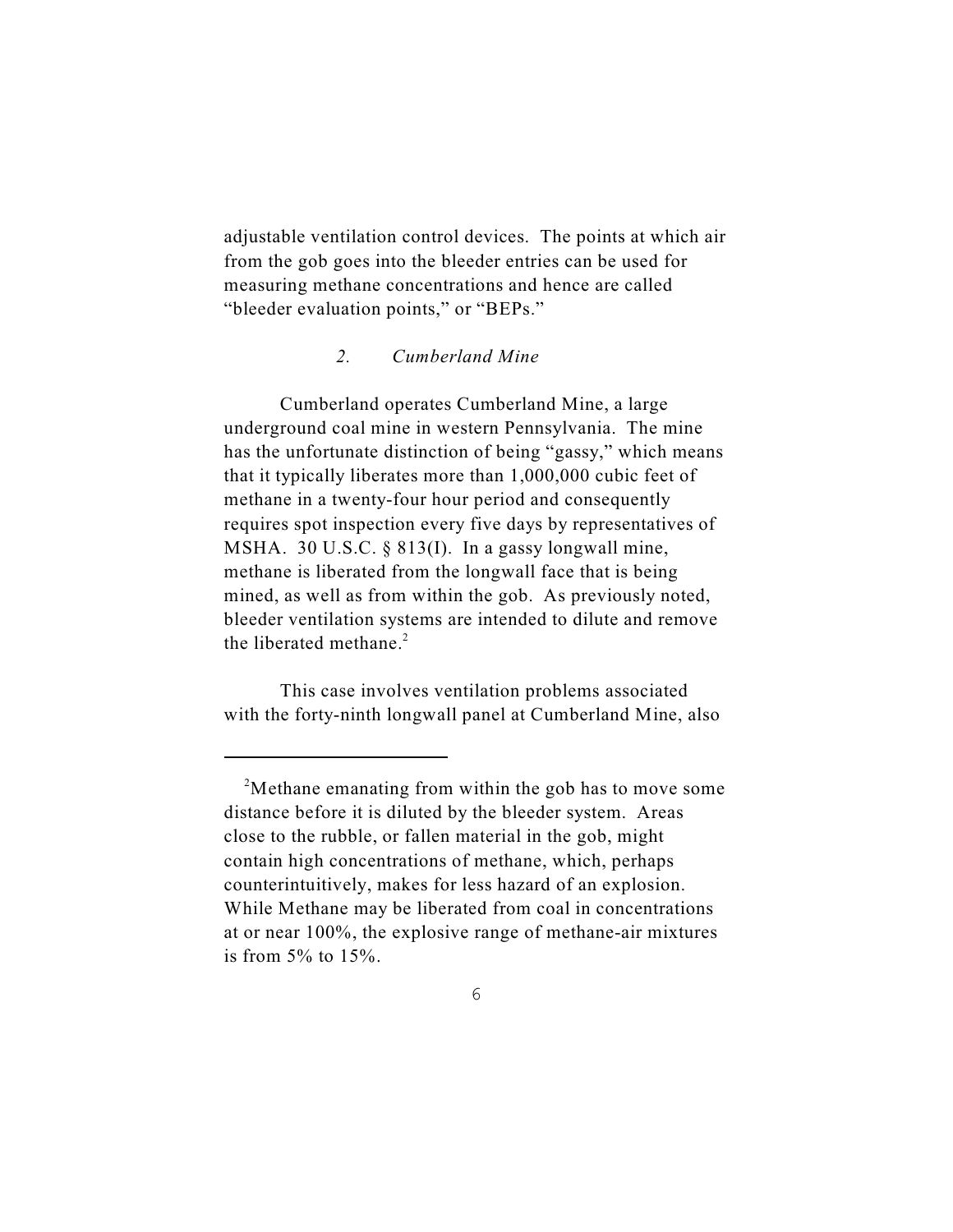known as the "No. 49 longwall panel" or "LW49." LW49 is 12,000 feet long by 1,250 feet wide and is the largest panel Cumberland has ever undertaken to mine. *Cumberland I*, 27 FMSHRC at 315.

Pursuant to 30 C.F.R.  $\S$  75.370(a)(1), a mine operator must submit a ventilation plan to MSHA for approval before beginning to mine. Section  $75.370(a)(1)$  provides, in pertinent part:

> The operator shall develop and follow a ventilation plan approved by the district manager. The plan shall be designed to control methane and respirable dust and shall be suitable to the conditions and mining system at the mine ... .

The ventilation plan for LW49 was submitted to MSHA on November 7, 2003. The type of ventilation system proposed was a "wraparound" system that would circulate bleeder air by using fans already in place for other mining operations<sup>3</sup> to create a pressure differential that would draw air towards and across the longwall face. Cumberland chose the wraparound system over a more conventional "bleeder fan" system, which would have drawn air to a bleeder fan and shaft that was to have been installed at the back of the area that would become

<sup>&</sup>lt;sup>3</sup> According to an employee of MSHA, the existing fans used to drive the wraparound bleeder system for LW49 were three and a half miles away from the panel. (App. at 257-58.)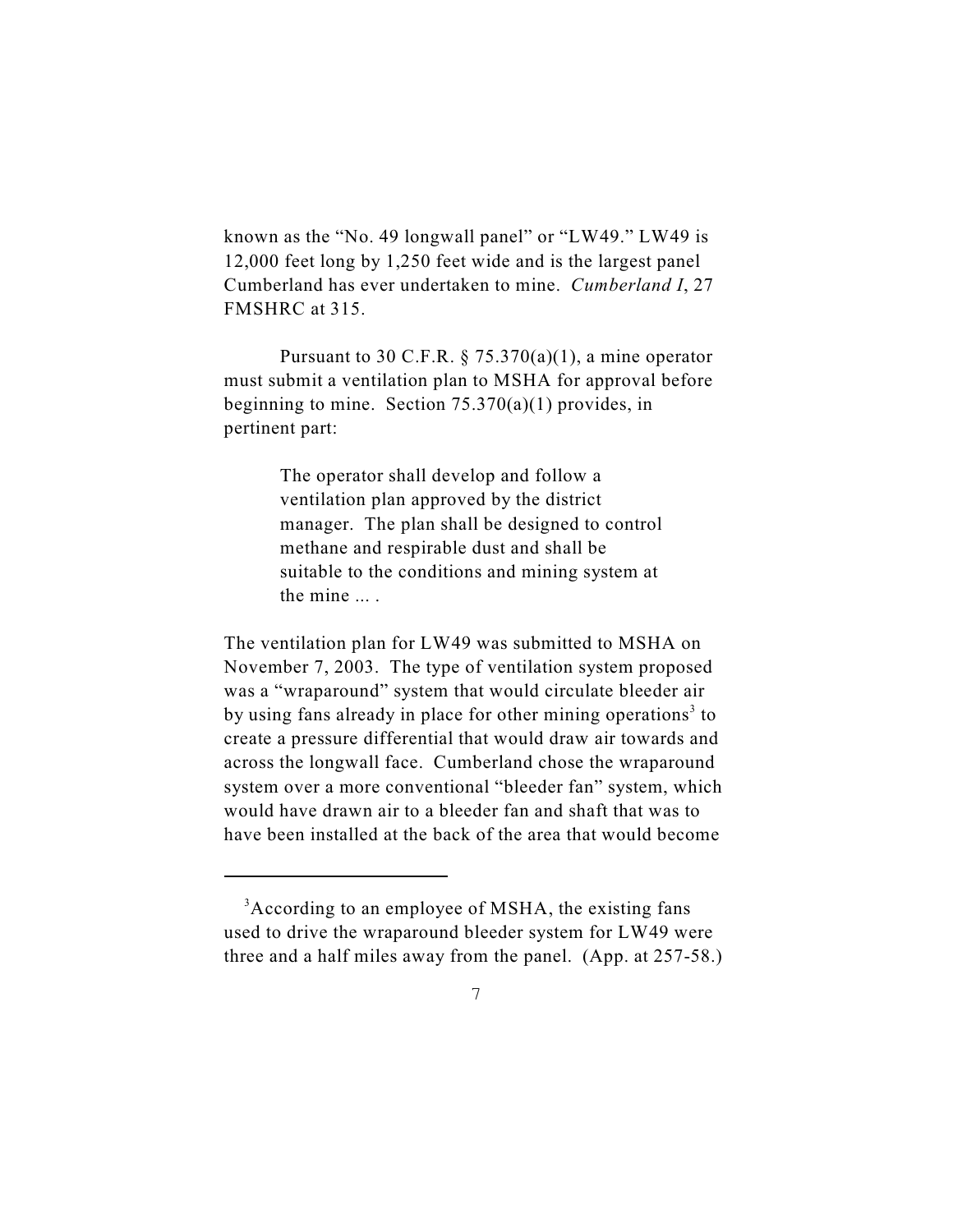the gob. $4$  Though Cumberland had originally planned to use a bleeder fan system at LW49 and had laid out the entries around the panel with that in mind, it abandoned those plans when it became clear that the bleeder fan could not be installed and operational by the time Cumberland wanted to begin mining.

No matter what system it had chosen, Cumberland knew it was obligated to comply with 30 C.F.R. § 75.334(b)(1), which sets forth a mandatory safety standard every ventilation system must meet:

> During pillar recovery a bleeder system shall be used to control the air passing through the area and to continuously dilute and move methaneair mixtures and other gases, dusts, and fumes from the worked-out area away from active workings and into a return air course or to the surface of the mine.

<sup>&</sup>lt;sup>4</sup>The wraparound bleeder system brought the bleeder air inby, toward the working face, while traditional ventilation bleeder systems take the bleeder air outby, away from the longwall panel. *See also Cumberland I*, 27 F.M.S.H.R.C. at 297 (explaining airflow of wraparound system). "Inby" means "toward the working face, or interior, of the mine"; "outby" means "away from the face, ... toward the mine entrance." (Respondent's Brief at 7 n.5 (citing *Am. Geological Inst., Dictionary of Mining, Mineral and Related Terms*, 276, 383 (2d ed. 1997)).)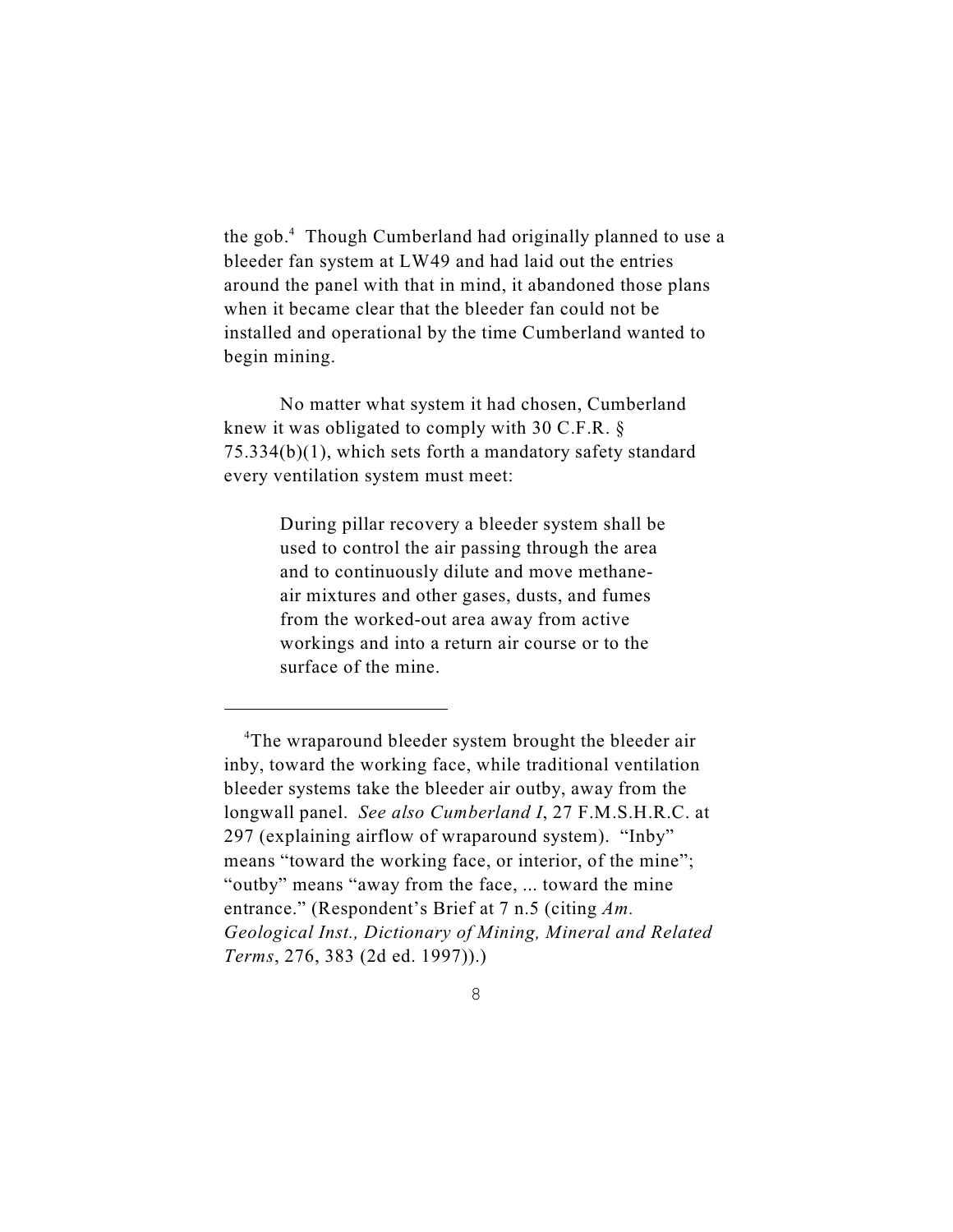MSHA approved Cumberland's wraparound ventilation plan on December 9, 2003, but only for the first 8,000 feet of the panel.<sup>5</sup> Mining of LW49 began on December 28, 2003. From January 4 to 11, 2004, in what seems to have been an effort to deal with ventilation difficulties, Cumberland made three changes to the ventilation system without seeking prior approval from MSHA. $<sup>6</sup>$  On</sup> January 16, MSHA inspectors conducted a ventilation survey of LW49 and issued Citation No. 7083200, alleging a

 $5$ The letter from MSHA to Cumberland does not indicate what steps Cumberland or MSHA would take after the first 8,000 feet of mining was completed, though the ALJ noted that Cumberland anticipated the creation of another ventilation shaft that would enhance air circulation. *Cumberland I*, 27 FMSHRC at 297. LW49 was 12,000 feet in length, an unusually large block of coal to ventilate with a wraparound system. During the hearing before the ALJ, the Chairman of the Health and Safety Committee for Local Union No. 2300 testified that at Cumberland Mine, "the longest panel that they had utilizing the wraparound system was about 9,500 feet, but we have had other mines [on the same coal seam as the Cumberland Mine] where it's only maybe four or five thousand feet with a wraparound system where we have had serious ventilation problems." (App. 243, p. 140:4-10.)

<sup>6</sup>MSHA issued a citation for those unapproved changes to the mining plan. That citation is not before us on appeal.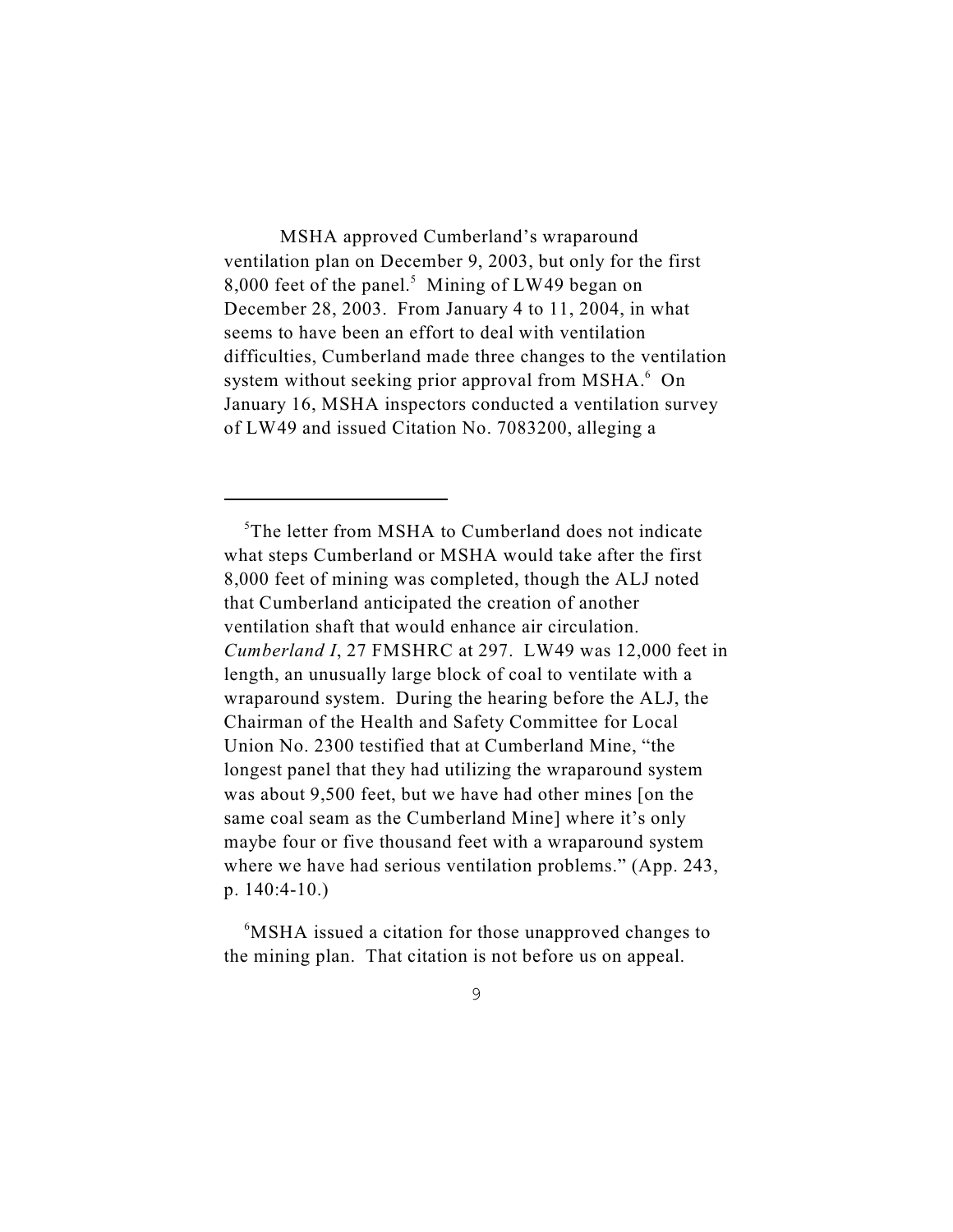violation of section 75.334(b)(1). The January 16 citation stated:

> The bleeder system for the active LW49 longwall section ... was determined to be ineffective in controlling the flow of air through the bleeder system to continuously dilute and move methane-air mixtures from the gob and away from the active workings ... . Coal will not be mined with the longwall until ventilation changes are made to correct the bleeder system deficiencies and a plan submitted and approved by the District Manager showing the revised bleeder system.

(App. 90; 449-51.)

Several meetings then took place between Cumberland and MSHA personnel to discuss the ventilation changes necessary to cure the problem noted in the January 16 citation. MSHA required those changes because it "believed that the air flows measured in the ventilation surveys indicated that the BEPs on the tailgate did not provide accurate information on conditions in the #2 entry ... . [MSHA] insisted that additional monitoring points be established at crosscuts #82 and #85." *Cumberland I*, 27 F.M.S.H.R.C. at 302. After several meetings between MSHA and Cumberland, in response to MSHA's concerns, "Cumberland reluctantly submitted a proposed ventilation plan incorporating the changes required by MSHA." *Id.* at 303. The revised plan provided, in pertinent part, that "[c]ontinuous monitoring will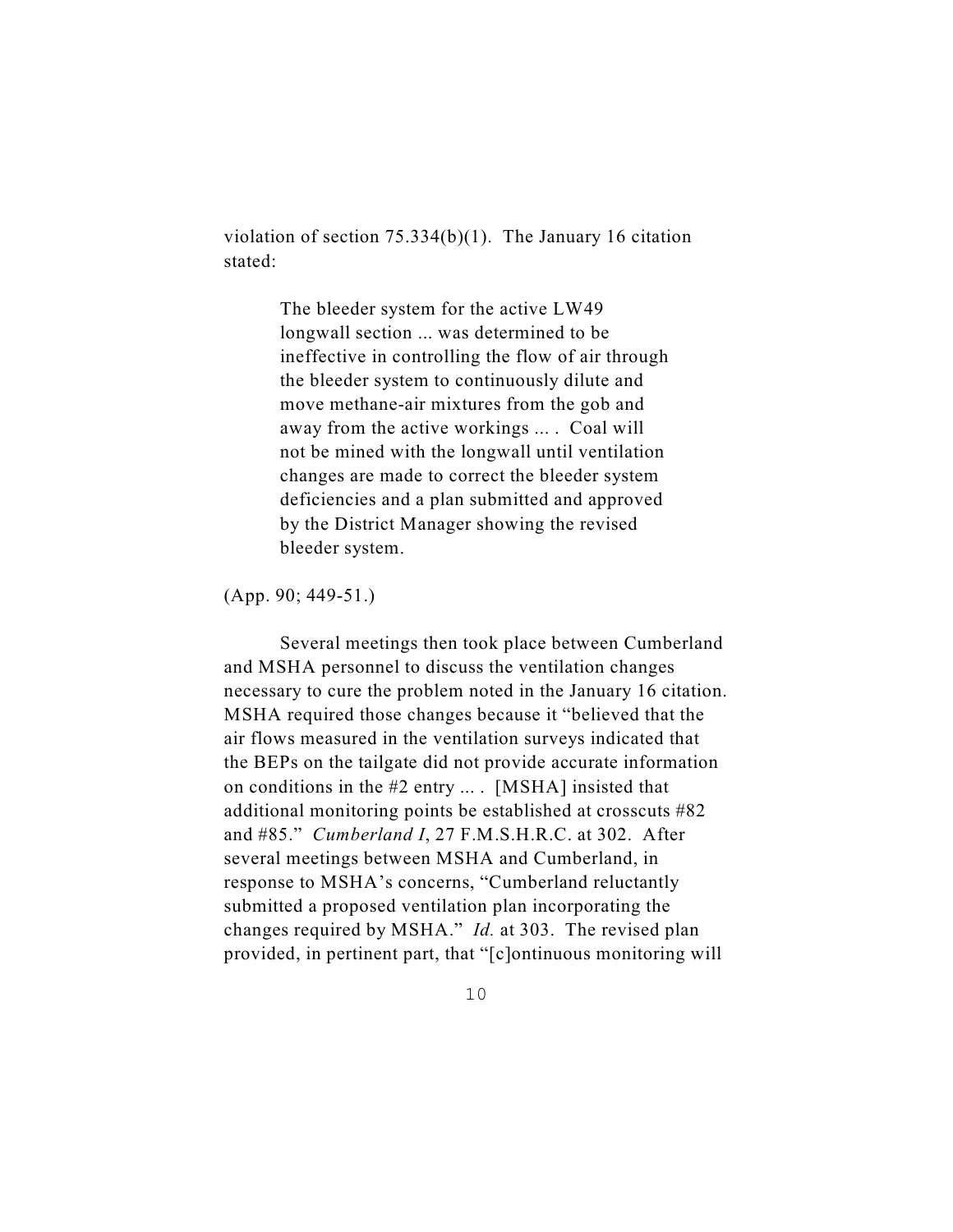take place in the [tailgate] at BEP30, BEP30A, BEP30B, 85xcut #2 to #1 entry ... . The monitoring will be on a 'roving' basis and the quality, quantity and airflow direction will be recorded ... ." *Id.* at 303-04. The revised ventilation plan was submitted to and approved by MSHA on January 21, 2004.

In addition to discussing with Cumberland the appropriate response to the January 16 citation, MSHA continued its mandatory spot inspections at the mine. On February 4, 2004, it issued Citation No. 7067000, alleging another violation of section  $75.334(b)(1)$ .<sup>7</sup> The February 4 citation focused on the monitoring points in the No. 2 entry that had been added pursuant to the revised ventilation plan. Specifically, the citation observed that

> [t]he bleeder system for the active LW49 longwall section ... was determined to be ineffective in controlling the flow of air through the bleeder system to continuously dilute and move methane-air mixtures from the gob away from the active workings. This was due to an adjustment to the ventilation controls in the No. 2 entry of the headgate side.

(App. 94-95; 454-59.)

<sup>&</sup>lt;sup>7</sup>An imminent danger order was also issued on February 4 but is not before us on appeal.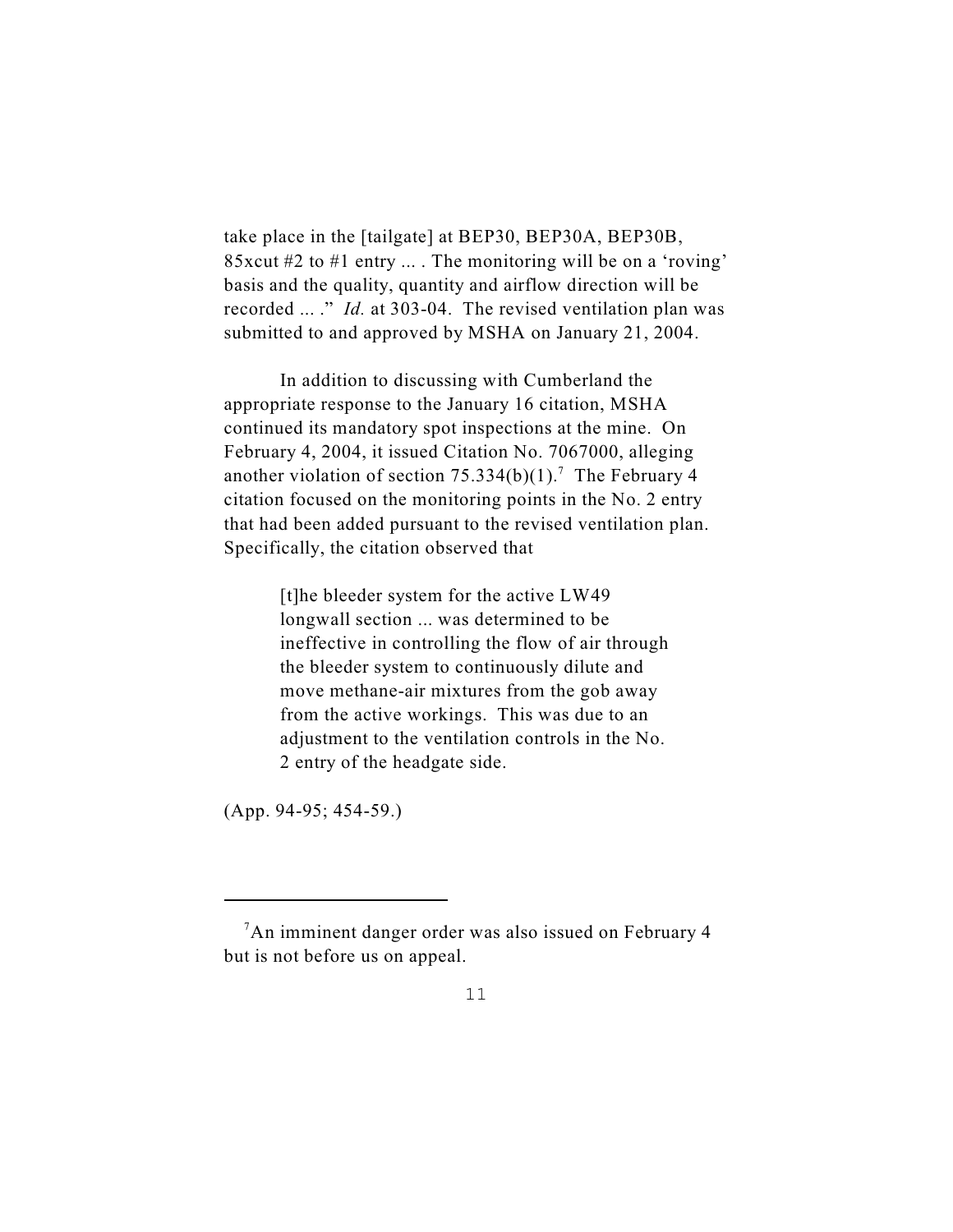MSHA found yet another violation of section 75.334(b)(1) on February 7, 2004, after detecting "methane ... on the tailgate side, in the No. 2 entry, at the No. 85 crosscut at 5.0%." (App. 96.) That violation formed the basis for Citation No. 7067003, which stated:

> The bleeder system for the active LW49 longwall section ... was determined to be ineffective in controlling the flow of air through the bleeder system to continuously dilute and move methane-air mixtures from the gob and away from the active workings. This is a contributing factor to [an imminent danger  $order]^{8} \dots$ .

(Appx. 96; 460-63.) On February 13, 2004, Cumberland announced that it would idle LW49 until it could abandon the wraparound ventilation system and implement a bleeder fan ventilation system. After Cumberland converted to the new system, the mine ceased having ventilation problems.

### *B. Procedural Background*

This proceeding concerns the January 16, February 4, and February 7 citations. Cumberland contested them and, following a hearing, the ALJ issued a decision on March 28, 2005, upholding them. *Cumberland I*, 27 F.M.S.H.R.C. at

<sup>&</sup>lt;sup>8</sup>Again, this imminent danger order is not before us on appeal.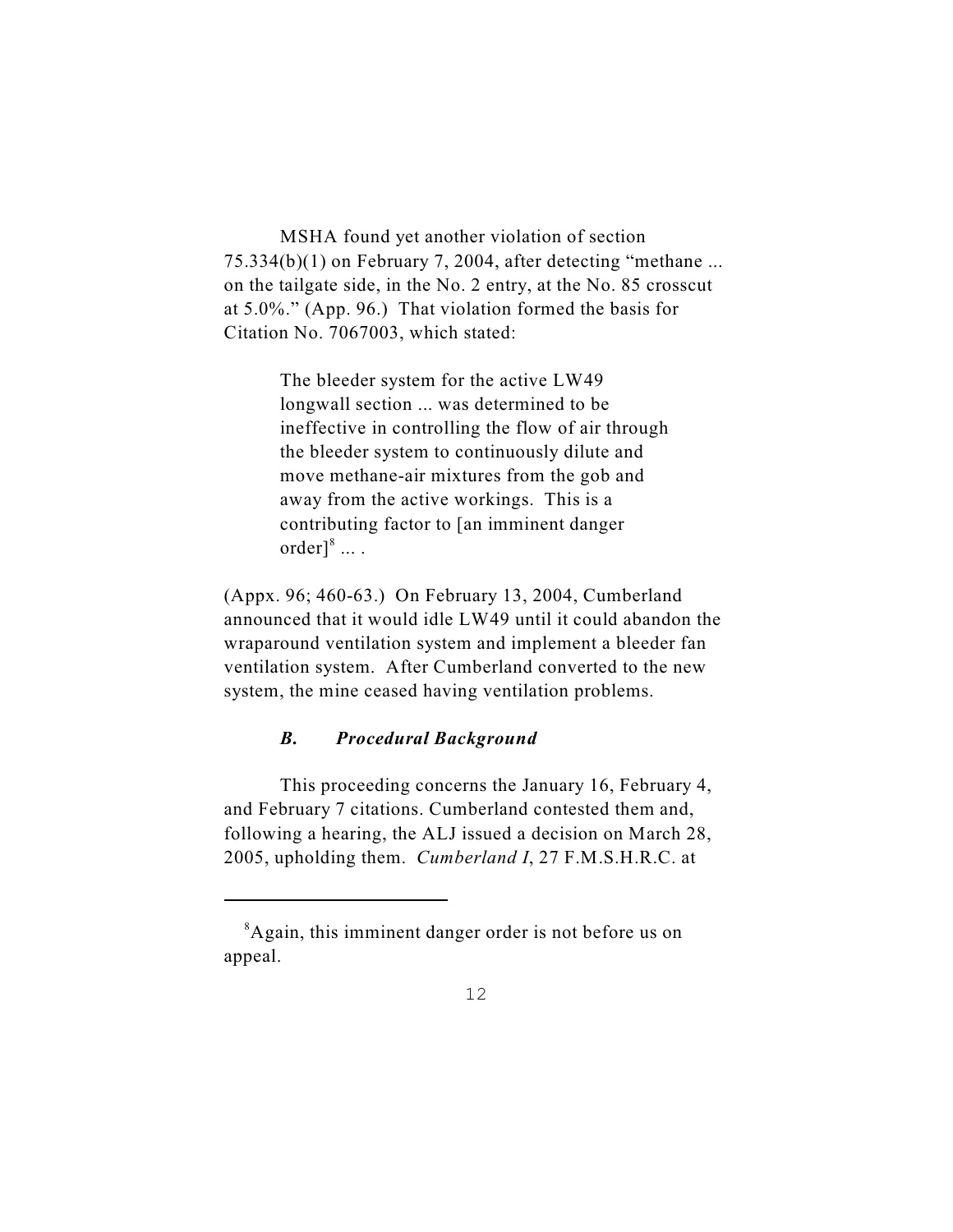315, 327. Cumberland appealed that decision to the Commission. On August 29, 2006, the Commission issued a decision unanimously affirming the ALJ's finding that Cumberland had violated section 75.334(b)(1) on January 16, 2004. *Cumberland II*, 28 F.M.S.H.R.C. at 554. In an evenly split decision issued at the same time, the Commission also affirmed the ALJ's finding that Cumberland had violated the same regulation on February 4 and February 7, 2004.<sup>9</sup> Id. at 558.

#### **II. JURISDICTION AND STANDARDS OF REVIEW**

We have jurisdiction to review a decision of the Commission under section  $106(a)(1)$  of the Federal Mine Safety and Health Act of 1977 (the "Act"), 30 U.S.C. § 816(a)(1). The Commission had jurisdiction under sections 105(d) and 113(d) of the Act, 30 U.S.C. §§ 815(d) and 823(d).

We review *de novo* the legal conclusions of the ALJ and the Commission. *Utah Power & Light Co. v. Sec'y of Labor*, 951 F.2d 292, 293 n.1 (10th Cir. 1991)*; cf. Abdul-Akbar v. McKelvie*, 239 F.3d 307, 311 (3d Cir. 2001) ("This court reviews de novo issues of statutory interpretation ... .").

<sup>&</sup>lt;sup>9</sup>The effect of a split decision is to allow the ALJ's decision to stand as if affirmed. *Cumberland II*, 28 F.M.S.H.R.C. at 558 (citing *Pennsylvania Elec. Co.*, 12 F.M.S.H.R.C. 1562, 1563-65 (1990), *aff'd on other grounds*, 969 F.2d 1501 (3d Cir. 1992)).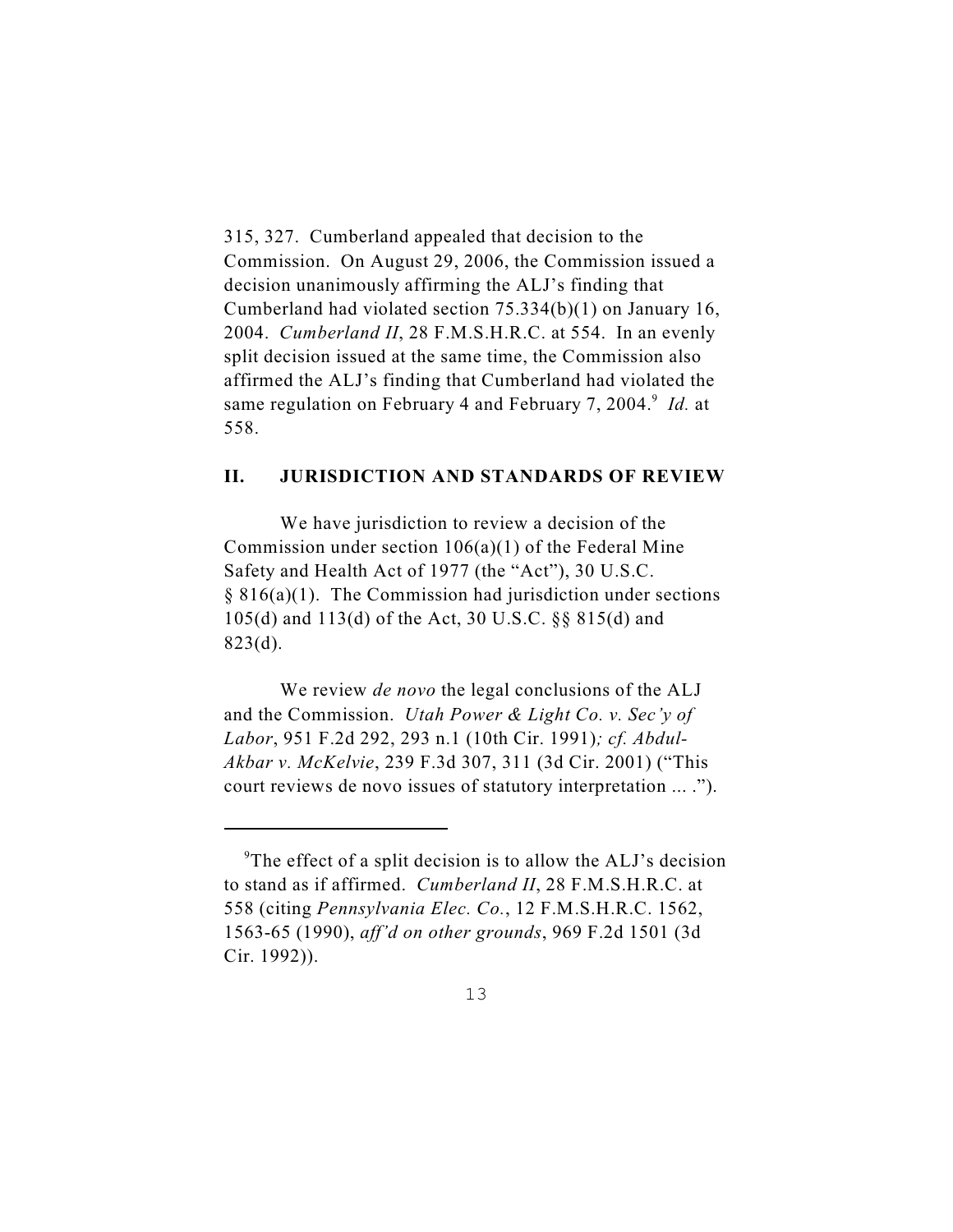"The findings of the Commission with respect to questions of fact, if supported by substantial evidence on the record considered as a whole, shall be conclusive." 30 U.S.C. § 816(a)(1); *cf. Plummer v. Apfel*, 186 F.3d 422, 427 (3d Cir. 1999) ("The Court is bound by the ALJ's findings of fact if they are supported by substantial evidence in the record."). "Substantial evidence ... means such relevant evidence as a reasonable mind might accept as adequate to support a conclusion." *Metro. Stevedore Co. v. Rambo*, 521 U.S. 121, 149 (1997) (quoting *Consol. Edison Co. v. NLRB,* 305 U.S. 197, 229 (1938)).

### **III. DISCUSSION**

On appeal, Cumberland argues that the Commission and the ALJ erred by holding that compliance with a ventilation plan approved pursuant to section  $75.730(a)(1)$  is not a defense to a violation of section 75.334(b)(1). Cumberland also asserts that its due process rights were violated because it did not have adequate notice of MSHA's interpretation of section 75.334(b)(1). Finally, Cumberland argues that the January 16, February 4, and February 7 citations are not supported by substantial evidence. We address each of these arguments in turn.

# *A. Cumberland's Compliance with an Approved Ventilation Plan is Not a Defense to a Violation of Section 75.334(b)(1)*

Cumberland argues that the ALJ and the Commission erred in determining that section 75.334(b)(1) could be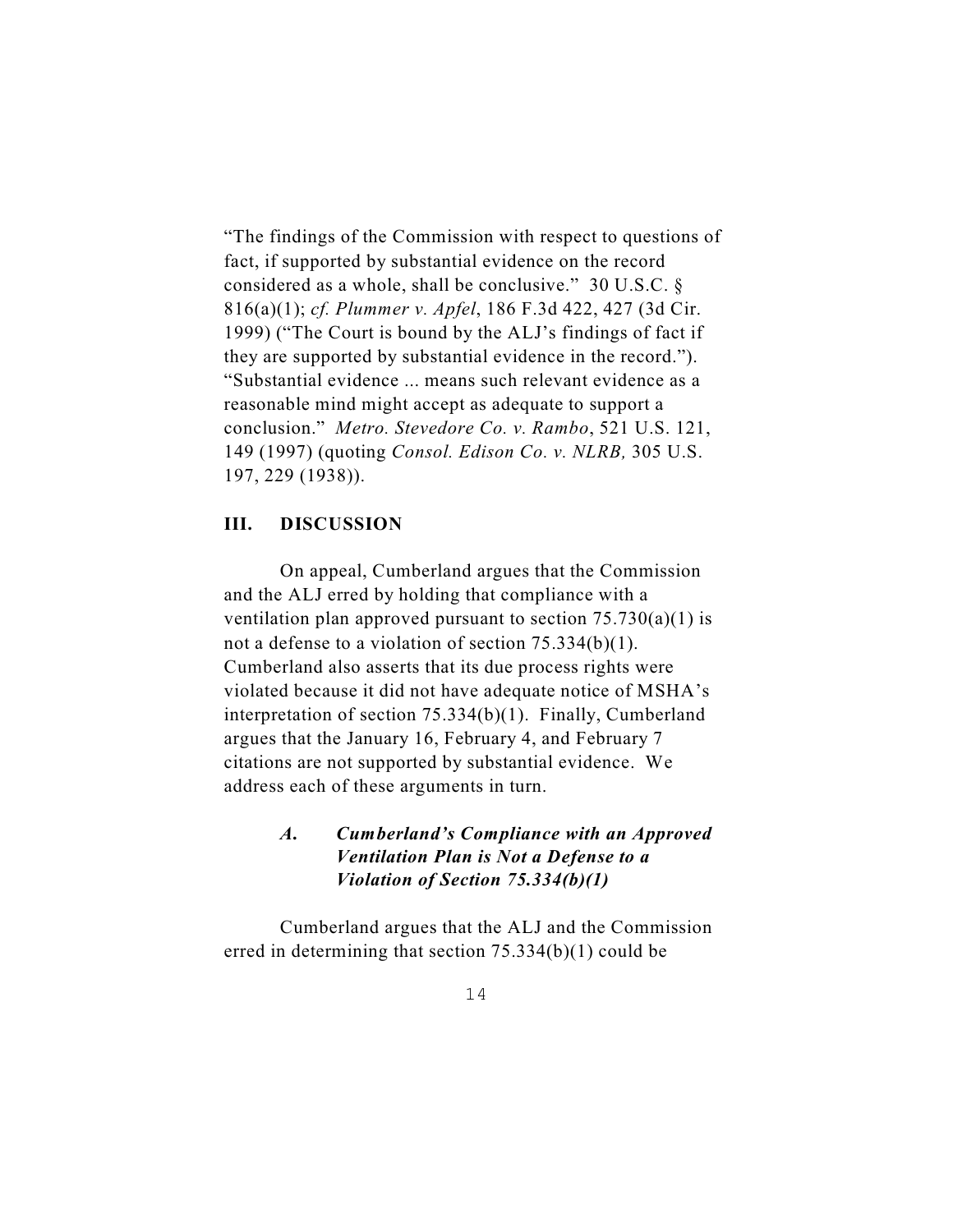violated even when a mine operator is complying with an approved ventilation plan. Cumberland's theory is that section 75.334(b)(1) imposes no duty on mine operators beyond compliance with a ventilation plan submitted pursuant to section 75.370(a). In other words, Cumberland asserts that compliance with section 75.370(a) constitutes an absolute defense to an alleged violation of section 75.334(b)(1). The Secretary responds that Cumberland's argument cannot be correct because it would render section 75.334(b)(1) superfluous.

The ALJ rejected Cumberland's position, following an earlier administrative decision in *Sec'y of Labor, Mine Safety & Health Admin. v. Plateau Mining Corp.*, 25 F.M.S.H.R.C. 738, 746 (2003), *aff'd*, 28 F.M.S.H.R.C. 501, 2006 FMSHRC LEXIS 152 (2006).<sup>10</sup> Cumberland I, 27 F.M.S.H.R.C. at 311. The ALJ stated that Cumberland's ventilation plan for LW49 may have represented its "best educated prediction" of how the panel could be ventilated in conformance with mandatory safety standards, but, despite MSHA's approval of the plan, "there was no guarantee that [the plan] would work effectively ... ." *Id.* The ALJ ultimately determined that, independent of the ventilation plan approval process, Cumberland was obligated to comply with section 75.334(b)(1) and could be charged with violating that

15

<sup>&</sup>lt;sup>10</sup>The Commission's decision in *Plateau Mining* is currently under review in the United States Court of Appeals for the Tenth Circuit. *Sec'y of Labor, Mine Safety & Health Admin. v. Plateau Mining Corp.*, No. 06-9582 ( $10<sup>th</sup>$  Cir.).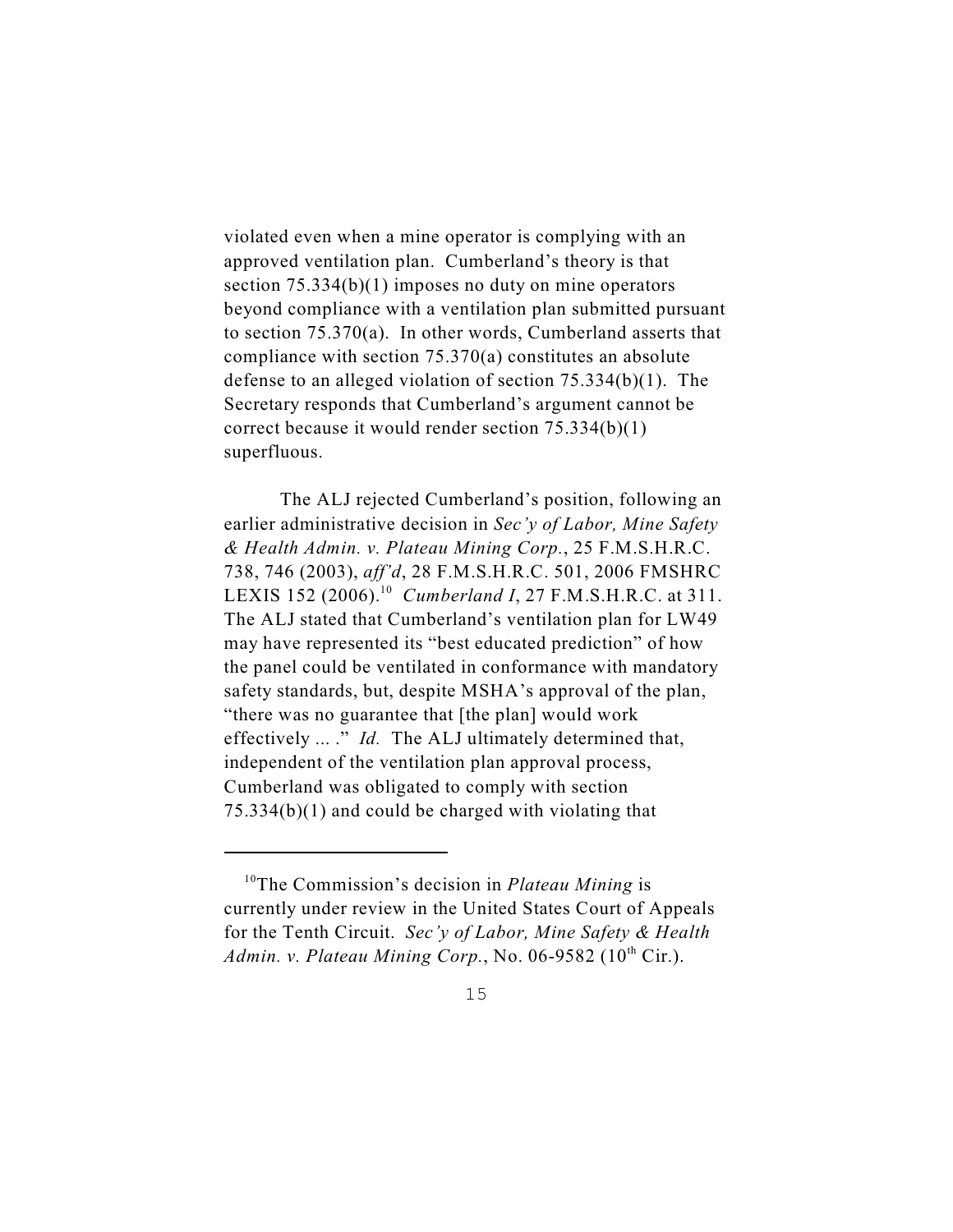regulation even while fully complying with the approved ventilation plan. *Id.* (citing *Utah Power & Light Co. v. Sec'y of Labor,* 12 F.M.S.H.R.C. 965, 969, *aff'd*, 951 F.2d 292 (10th Cir. 1991)).

The Commission unanimously affirmed the ALJ's decision in that regard. *Cumberland II*, 28 FMSHRC at 553. It agreed that "an operator cannot avoid a finding of violation of section  $75.334(b)(1)$  by arguing that it was complying with the provisions of its ventilation plan." *Id.* The Commission characterized section 75.334 as containing "general provisions ... which set forth a level of safety required at all mines," and concluded that, because conditions in a mine may change unexpectedly, "compliance with specific ventilation plan provisions may not necessarily assure that the general protections afforded by ventilation regulations are being met." *Id.* at 553-54.

The ALJ here relied on the opinion expressed by another ALJ in the *Plateau Mining* case:

> [A] mine's approved ventilation plan represents the minimum specifications for ventilating the mine. A mine operator may violate section 75.334(b)(1) even though it is fully complying with the approved ventilation plan. First, the mine operator has better knowledge of the conditions that will be encountered when mining commences. More importantly, because an underground coal mine is a dynamic environment, a mine operator must be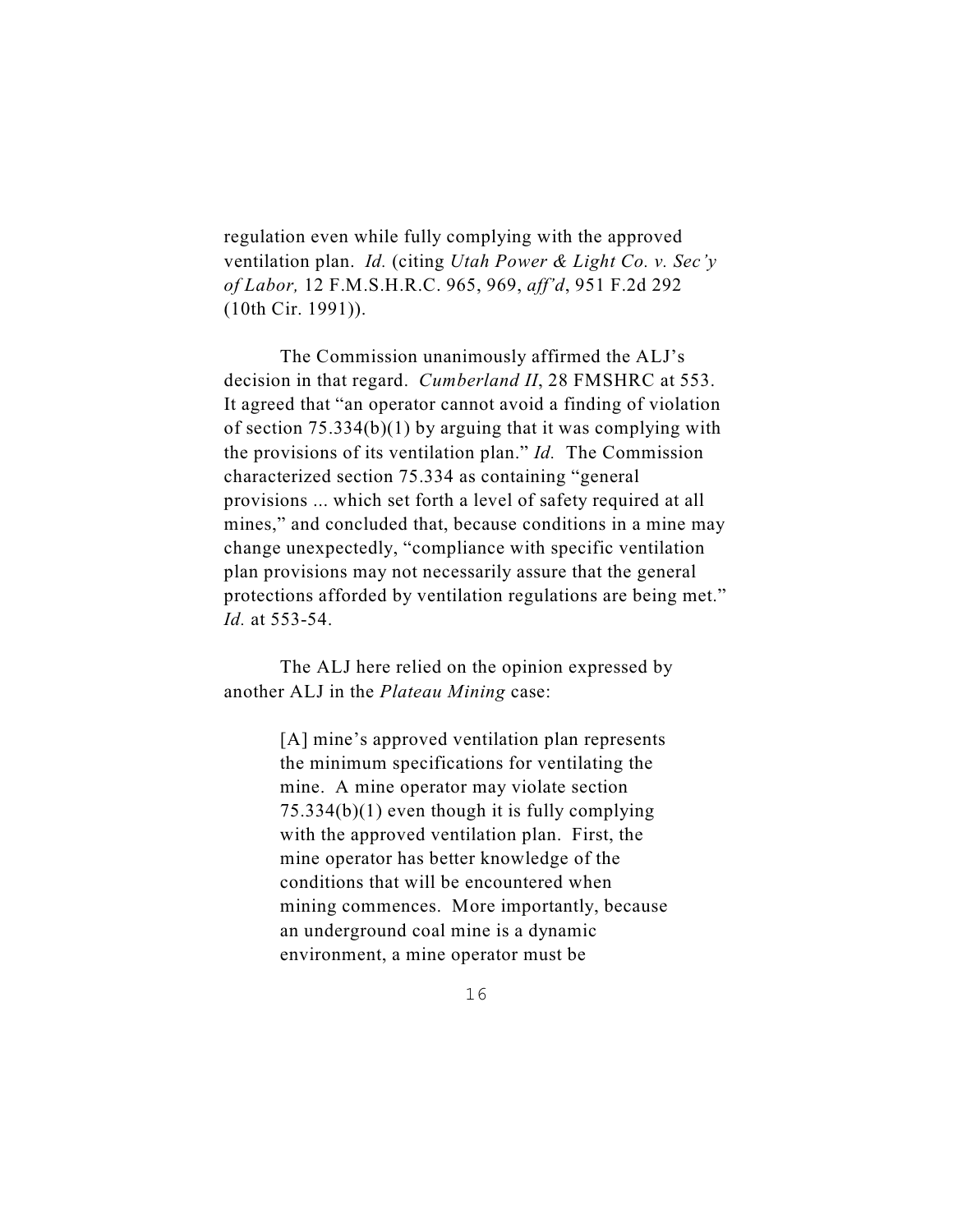constantly vigilant when monitoring the conditions underground and it must make changes to its ventilation system as conditions warrant.

*Plateau Mining*, 25 FMSHRC 738, 759. On review of the *Plateau Mining* decision, the Commission endorsed that reasoning, analogizing to another administrative decision, *Utah Power & Light*, 12 FMSHRC at 969, and stating:

> [We have] previously held that compliance with a mine's roof or dust control plan does not preclude a finding of violation of the underlying roof or dust control regulations [in *Utah Power & Light*] ... . Similarly, an operator cannot avoid a finding of violation of section 75.344(b)(1) by arguing that it was complying with the provisions of its ventilation plan. Rather, an operator is required to comply with ventilation plan provisions, which encompass conditions specific to a mine, in addition to the more general requirements of section 75.334, which establish a general baseline which all mines must meet. Conditions in a mine may change unexpectedly so that compliance with specific ventilation plan provisions may not necessarily assure that the general protections imposed by ventilation regulations are being met. Thus, an operator is required to address its bleeder system if the bleeder system is not effectively controlling air through the worked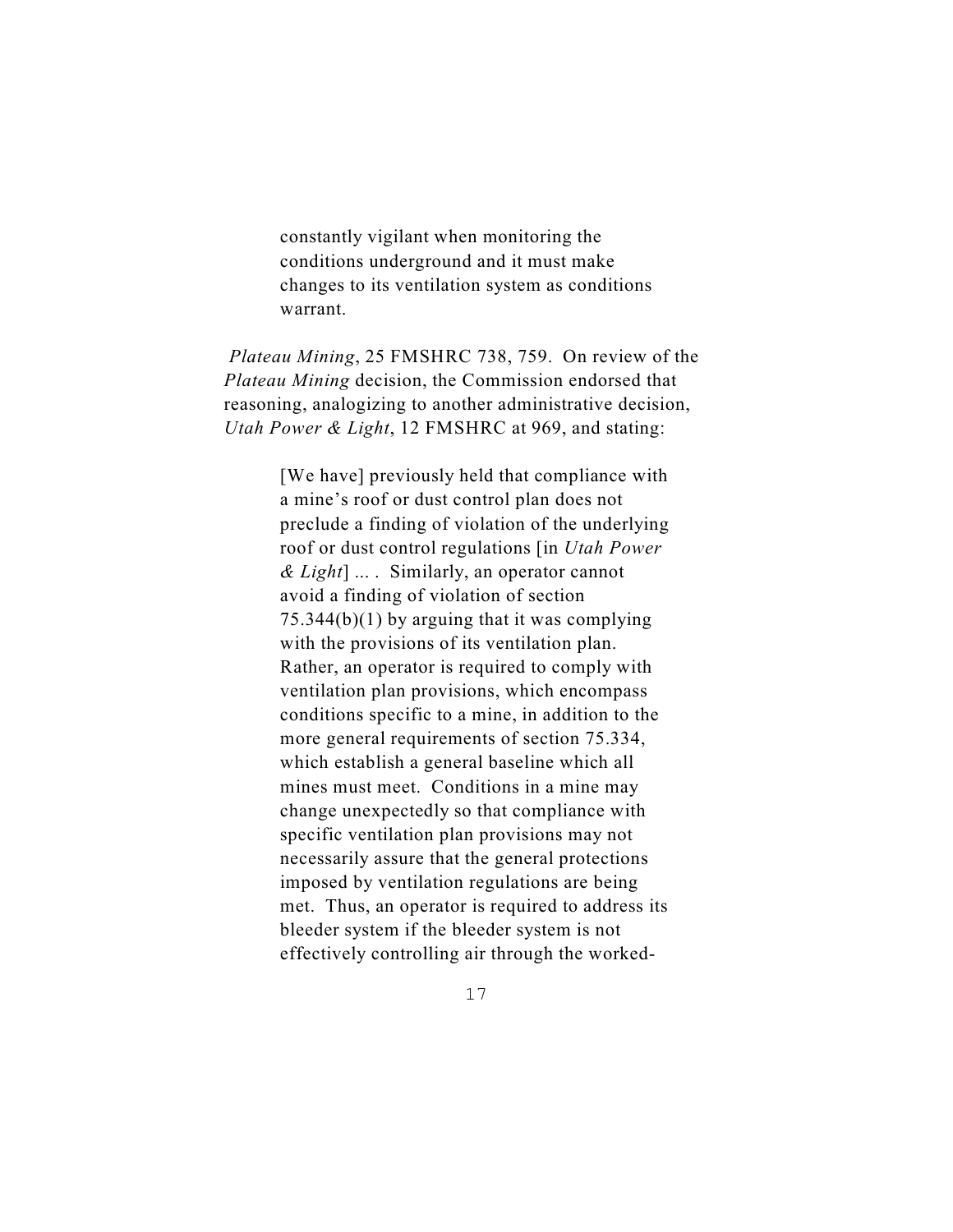out area as required by section 75.334, even if the operator is complying with the terms of its ventilation plan.

 2006 FMSHRC LEXIS 152 at \*27-28; *see also id*. at \*78 ("... [W]e do not agree with Plateau's position that complying with an approved ventilation plan is an absolute defense to a citation under section  $75.334(b)(1) ...$ .").

During oral argument, Cumberland's counsel conceded that, were we to find the *Plateau Mining* case persuasive, Cumberland's argument that compliance with an approved ventilation plan constitutes a defense to a violation of section 75.334(b)(1) would fail. We do indeed find the reasoning in *Plateau Mining* persuasive, conclusively so, and we thus find the reasoning and analyses of the ALJ and the Commission in this case to be sound. Principles of statutory construction dictate that a regulatory scheme should be read as a whole, so that "effect is given to all its provisions ... ." *Silverman v. Eastrich Multiple Investor Fund, L.P.*, 51 F.3d 28, 31 (3d Cir. 1995) (citation omitted).Sections 75.730 and 75.334(b)(1) by their terms impose different responsibilities on mine operators – the former to prepare and submit a ventilation plan for approval, and the latter to ensure that methane is being effectively removed from the gob by a bleeder system. Following the Commission's decisions in *Plateau Mining* and *Utah Power & Light*, and considering the reasoning set forth in the record, we hold that the Commission did not err in affirming the ALJ's decision that compliance with an approved ventilation plan pursuant to section 75.370 is not a defense to a violation of section 75.334(b)(1).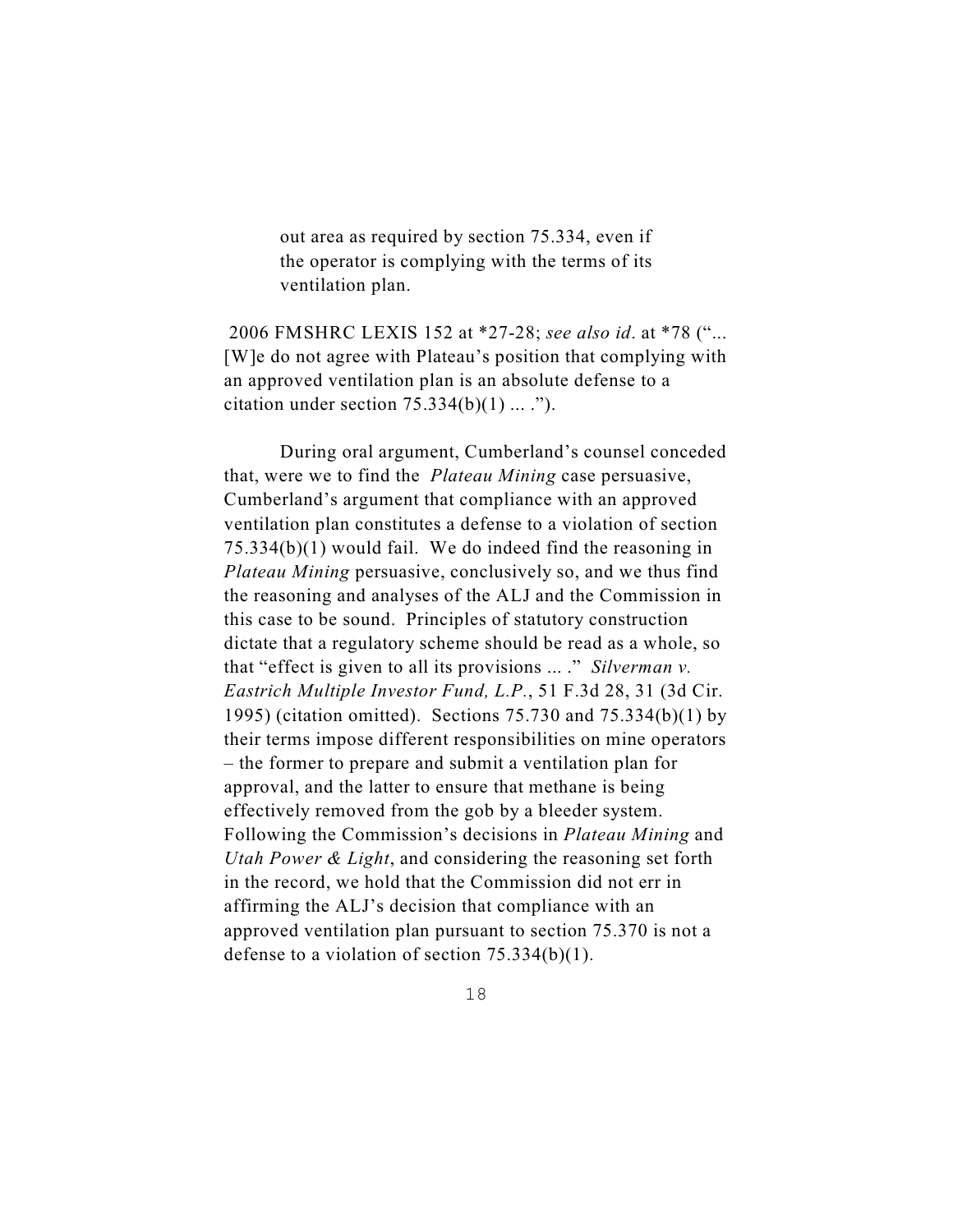## *B. Cumberland Had Adequate Notice of MSHA's Interpretation of Section 75.334(b)(1)*

Next, Cumberland contends that its right to due process was violated because, without first giving it fair notice, MSHA, acting for the Secretary of Labor, applied a novel interpretation of section 75.334(b)(1) in issuing citations related to the ventilation of LW49. More particularly, Cumberland alleges that the citations "were based solely on what amounts to "an unprecedented reliance on methane levels in the gob as a basis of the citations." (Petitioners Reply Brief at 1; *see also* Petitioner's Opening Brief at 23, 25.) Thus, according to Cumberland, its due process rights were violated because it could not have known that MSHA would use such data to evaluate the effectiveness of its ventilation system and as the basis for the issuance of citations. The Secretary, of course, contends that Cumberland was aware that the types of readings taken in the mine could be used in evaluating whether the ventilation system was operating in compliance with section 75.334(b)(1).

The ALJ specifically addressed Cumberland's due process argument and determined that Cumberland was on notice that the Secretary, through MSHA, had interpreted section 75.334(b)(1) as requiring Cumberland to maintain an adequate and effective ventilation bleeder system. *Cumberland I*, 27 F.M.S.H.R.C. at 312 (citing *RAG Cumberland Resources, LP v. Sec'y of Labor, Mine Safety & Health Admin.*, 23 F.M.S.H.R.C. 1241 (2001), *aff'd*, 26 F.M.S.H.R.C. 639, 647, 2004 FMSHRC LEXIS 96 (2004)). Looking first at the January 16 citation, the ALJ noted that,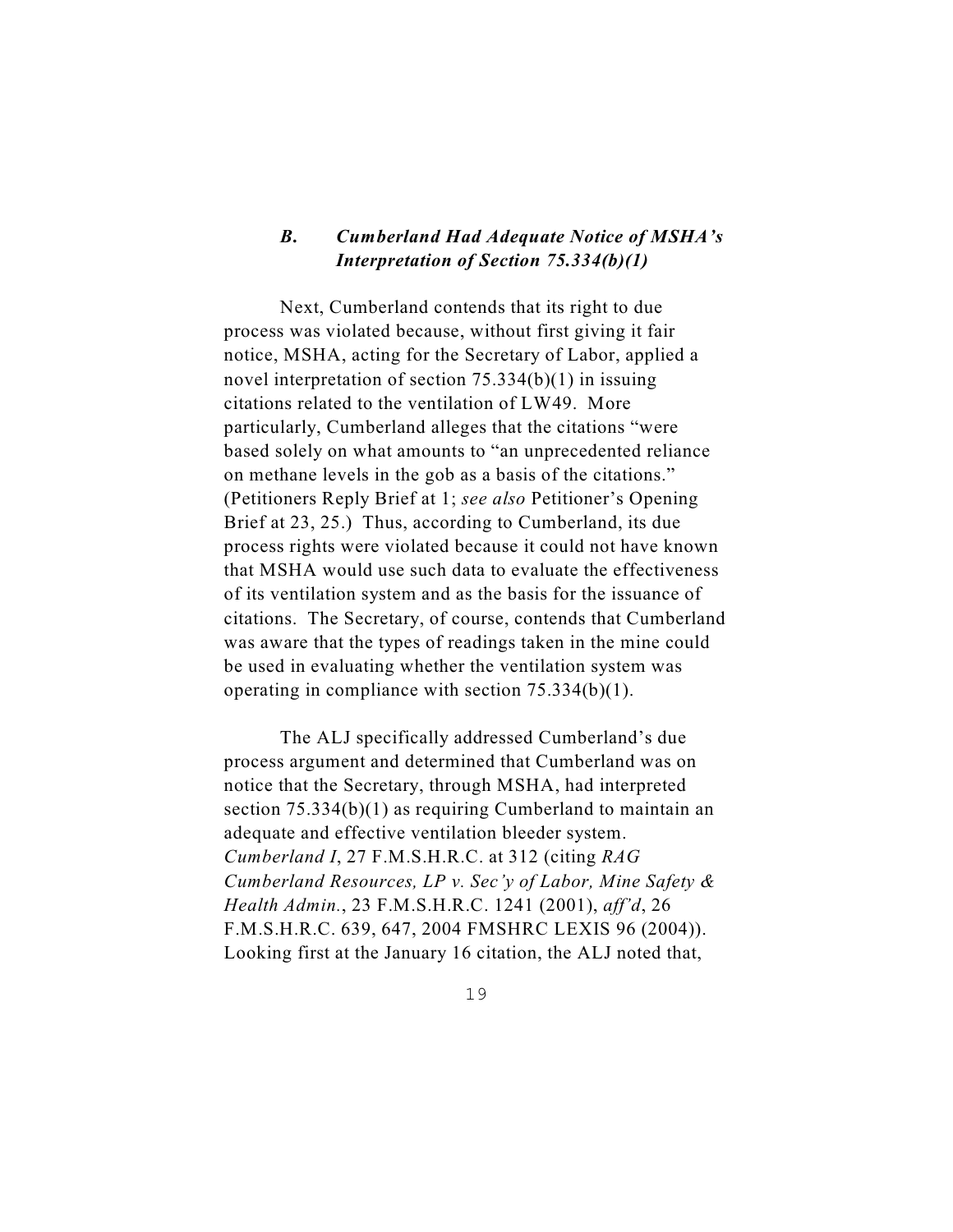though neither party had presented evidence of MSHA having considered in the past conditions comparable to those present at LW49, *Cumberland I*, 27 F.M.S.H.R.C. at 314, that was not unexpected because "[e]ach longwall panel is, in a sense, a unique undertaking." *Id.* at 315. Rather than focusing on whether the specific types of measurements at issue here had ever been used before, the ALJ approached the notice issue with the fundamental purpose of the regulation in mind: "[t]he overriding considerations on the fair notice question are the [mine] conditions' effect on safety under the circumstances presented by LW49." *Id.* On the evidence presented, the ALJ concluded "that a reasonably prudent person familiar with the mining industry and the protective purposes of the standard [embodied in section 75.334(b)(1)] would have recognized that the bleeder system was ineffective on January 16, 2004." *Id.*

As to the February 4 and 7 citations, the ALJ observed that Cumberland had submitted a revised ventilation plan to MSHA after MSHA issued the January 16 citation. MSHA had mandated changes to Cumberland's ventilation plan because it "believed that the air flows measured in the ventilation surveys indicated that the BEPs on the tailgate did not provide accurate information on conditions in the #2 entry. Consequently, [MSHA] insisted that additional monitoring points be established at crosscuts #82 and #85." *Cumberland I*, 27 F.M.S.H.R.C. at 302. After several meetings between MSHA and Cumberland, "Cumberland reluctantly submitted a proposed ventilation plan incorporating the changes required by MSHA," which was approved on January 21, 2004. *Id.* at 303. The revised plan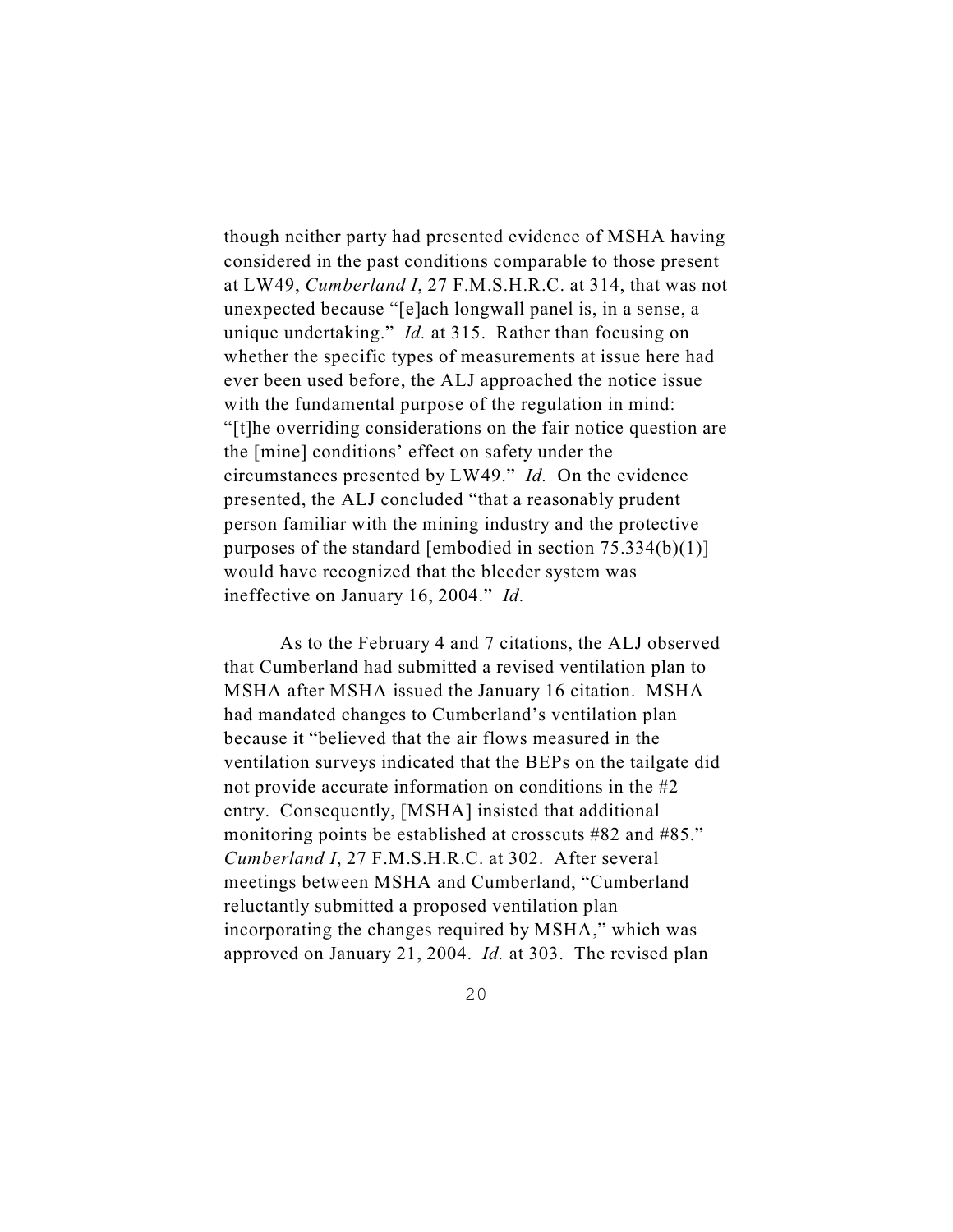provided that "[c]ontinuous monitoring will take place in the [tailgate] at BEP30, BEP30A, BEP30B, 85xcut #2 to #1 entry ... . The monitoring will be on a 'roving' basis and the quality, quantity and airflow direction will be recorded ... ." *Id.* at 303-04. Based on these facts, the ALJ found that "Cumberland cannot reasonably assert that it could not have anticipated the possibility that data pertinent to LW49 bleeder system's performance, including conditions in the #2 entry, would not have been used to evaluate [the system's] effectiveness." *Id.* at 314.

All of the members of the Commission agreed with the ALJ's understanding of the notice provided by section 75.334(b)(1) and the commonsense application it has previously been given. Rejecting the argument that Cumberland lacked notice with respect to the January 16 violation, the Commission stated, "we recognize that section  $75.334(b)(1)$  is broadly worded  $\dots$ ... [Nonetheless], [t]he appropriate test is not whether the operator had explicit prior notice of a specific prohibition or requirement, but whether a reasonably prudent person familiar with the mining industry and the protective purposes of the standard would have recognized the specific prohibition or requirement of the standard." *Cumberland II*, 28 F.M.S.H.R.C. at 554.

The Commissioners' unanimous agreement on that point thus makes particularly puzzling their parting of the ways with respect to the February 4 and 7 citations. The evenly split vote of the Commissioners meant that the the ALJ's decision with respect to those citations stood, *see supra* n. 9, but that outcome was not reached without a vigorous,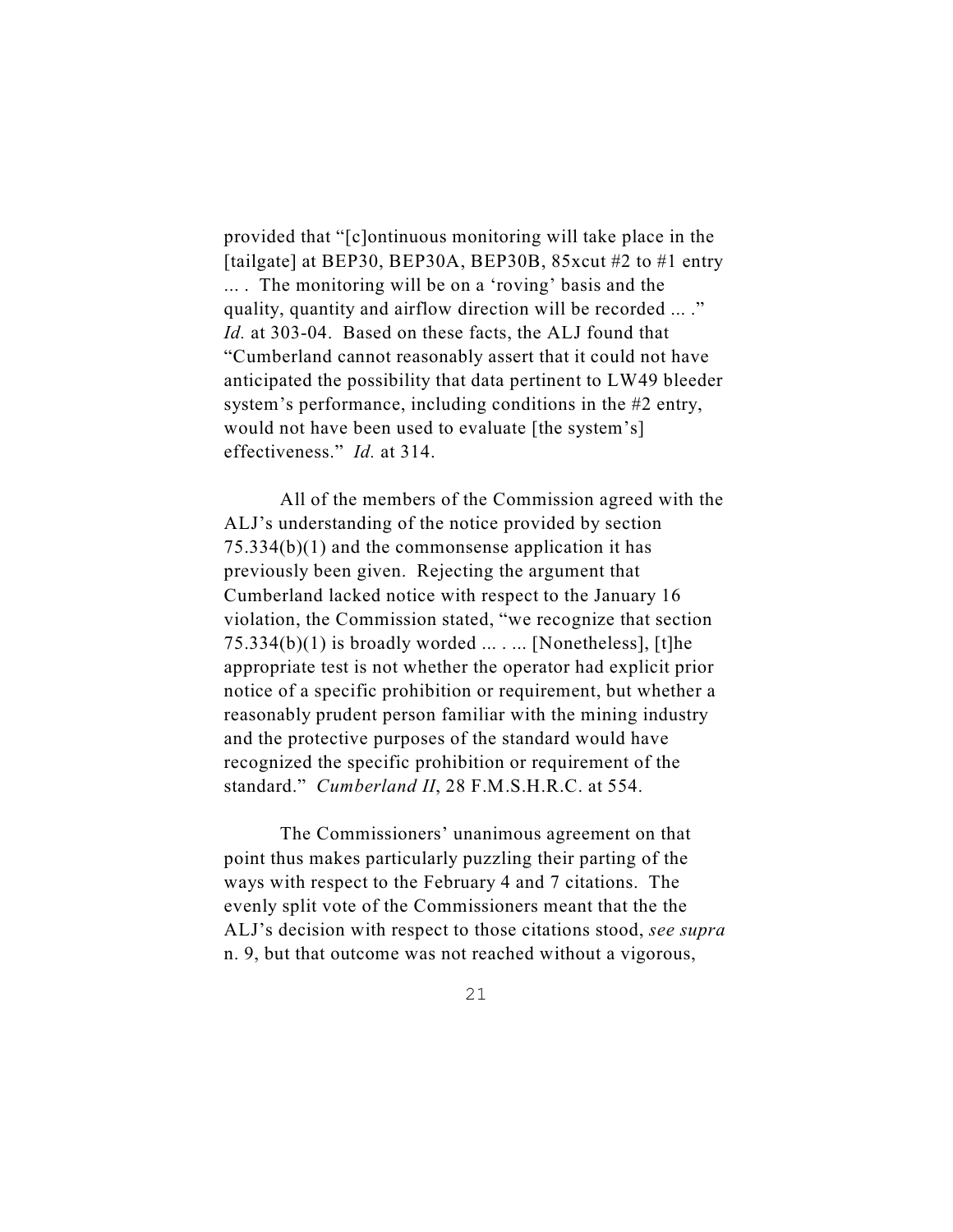further discussion of the issue of notice. Commissioners Young and Jordan<sup> $11$ </sup> found that Cumberland's "lack of adequate notice" defense as to the February citations was untenable because Cumberland's January 21 ventilation plan "clearly designated numerous locations within the bleeder system, including the locations at issue here, as monitoring points where data was to be collected." *Id.* at 561. Commissioner Young wrote that, while Cumberland could have "refused to adopt what it...ha[s] characterized as an 'unprecedented' monitoring of the gob ... and then challenged the citation, it instead faxed to MSHA its revised ventilation plan including the provision it now challenges on notice grounds." *Id.* at 562. Therefore, Cumberland should have expected that MSHA would use the data collected at these points to evaluate the bleeder system. In a compelling summary of the point, he said:

 $11$ Commissioner Jordan, who is no relation to the author of this opinion, concurred with Commissioner Young's analysis and conclusion affirming the portion of the ALJ's decision holding that Cumberland violated section 75.334(b)(1) on February 4 and 7. *Cumberland II*, 28 F.M.S.H.R.C. at 571. Commissioner Jordan wrote separately to dissent from the majority's decision to vacate the imminent danger orders issued on those dates, a decision which is not before us on appeal. *Id.* For ease of reference, we generally refer only to Commissioner Young when discussing the decision that reflects the conclusion of both Commissioner Young and Commissioner Jordan.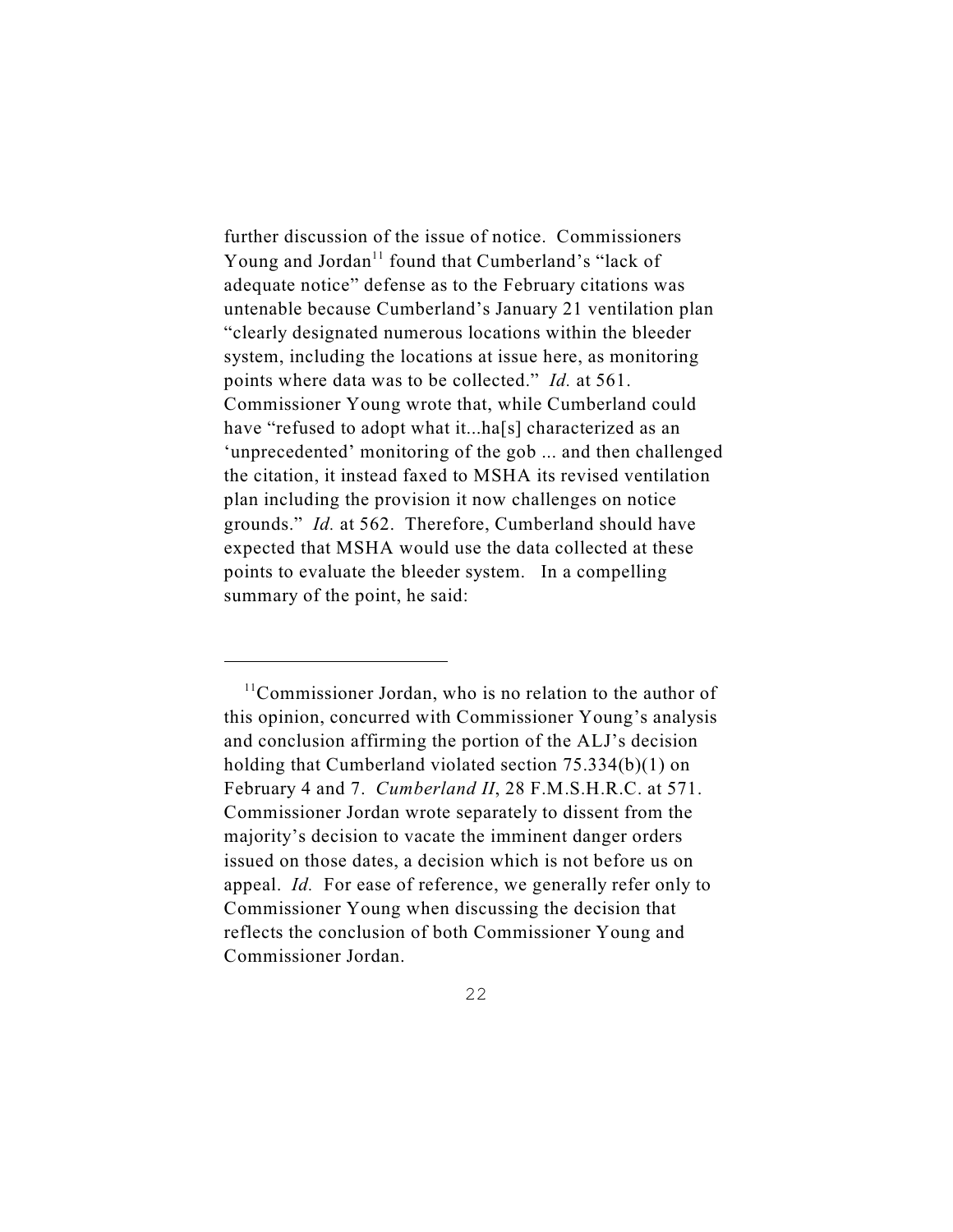If continuous effectiveness is, as we have held, a requirement for all bleeder systems, Cumberland cannot assert that it lacked notice when monitoring points established by MSHA to evaluate system effectiveness (with the operator's acceptance) were, in fact, used to determine whether the bleeder system was operating effectively.

*Id.* at 562.

Chairman Duffy and Commissioner Suboleski dissented, arguing "that Cumberland was not provided sufficient notice concerning what constituted a violation of [section  $75.334(b)(1)$ ] and how certain data would be used by MSHA for enforcement purposes" with respect to the February 4 and 7 citations. *Id.* at 564. The two dissenters felt that the ALJ failed to "fully comprehend the critical fact that the high methane readings on February 4 and 7 took place, not in a travelable bleeder entry or at a designated BEP, but in the gob – an area in which the presence of explosive methane mixtures was not unexpected or contrary to any regulation." *Id.* at 566. In response to Commissioner Young's observation that Cumberland submitted a revised ventilation plan including such monitoring of the gob at crosscut 85 in the No. 2 tailgate entry, the dissenting Commissioners said that, "[a]lthough the revised ventilation plan called for the pipes to be installed, the plan does not provide that a reading exceeding 4.5% at crosscut 85 indicates that the system is functioning ineffectively or that section 75.334(b)(1) has been violated." *Id.* at 566, n.2. They agreed with Cumberland that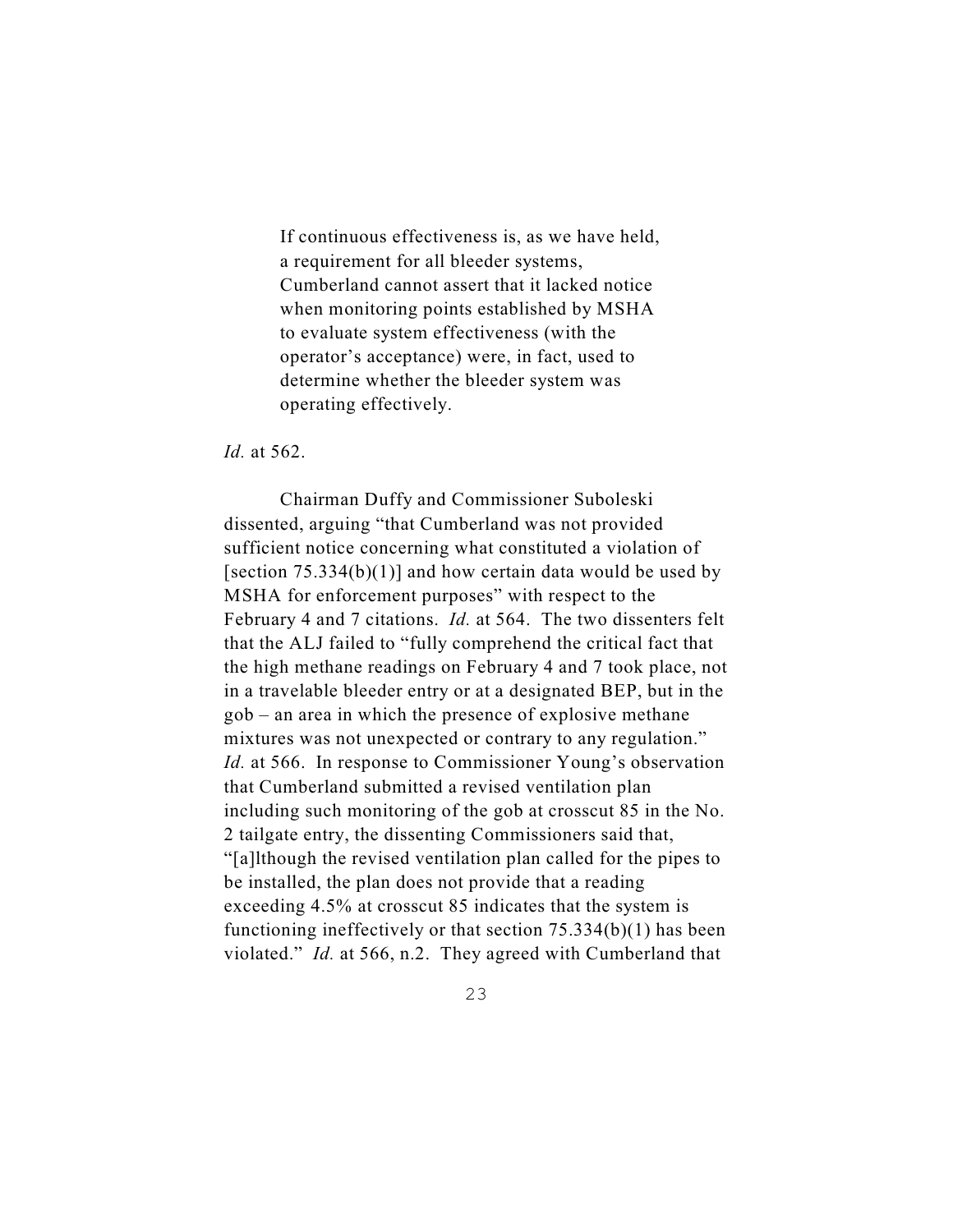MSHA took "the unprecedented approach of relying on methane readings in the gob" and did not provide adequate notice to Cumberland as to how it would interpret and apply section 75.334(b)(1) and the January 21 revised ventilation plan, or as to what criteria it would use in issuing citations.<sup>12</sup> *Id.* at 567.

Cumberland echoes the dissenters in arguing against the adequacy of the notice it received regarding the February citations, but Cumberland asserts that, even in issuing the January 16 citation, MSHA was applying a new and surprising interpretation of section 75.334(b)(1) by looking to methane and pressure readings from the gob as a basis for finding a violation of the regulation. According to Cumberland, "the plain language of the standard [set forth in section  $75.334(b)(1)$ ] imposes two requirements: 1) that

*Cumberland II*, 28 FMSHRC at 569-70.

 $12$ Specifically, the dissenters said that

Cumberland could not reasonably expect that MSHA would be taking the unprecedented approach of treating high methane readings in the gob itself as violating its regulations and that the new monitoring points would be used primarily as enforcement weapons ... . In short, when MSHA decided to issue citations for methane levels in the gob rather than at the bleeder entries and BEPs, Cumberland was entitled to notice of the change in the interpretation and application of the standard and the ventilation plan. We would vacate the February 4 and 7 citations for lack of notice.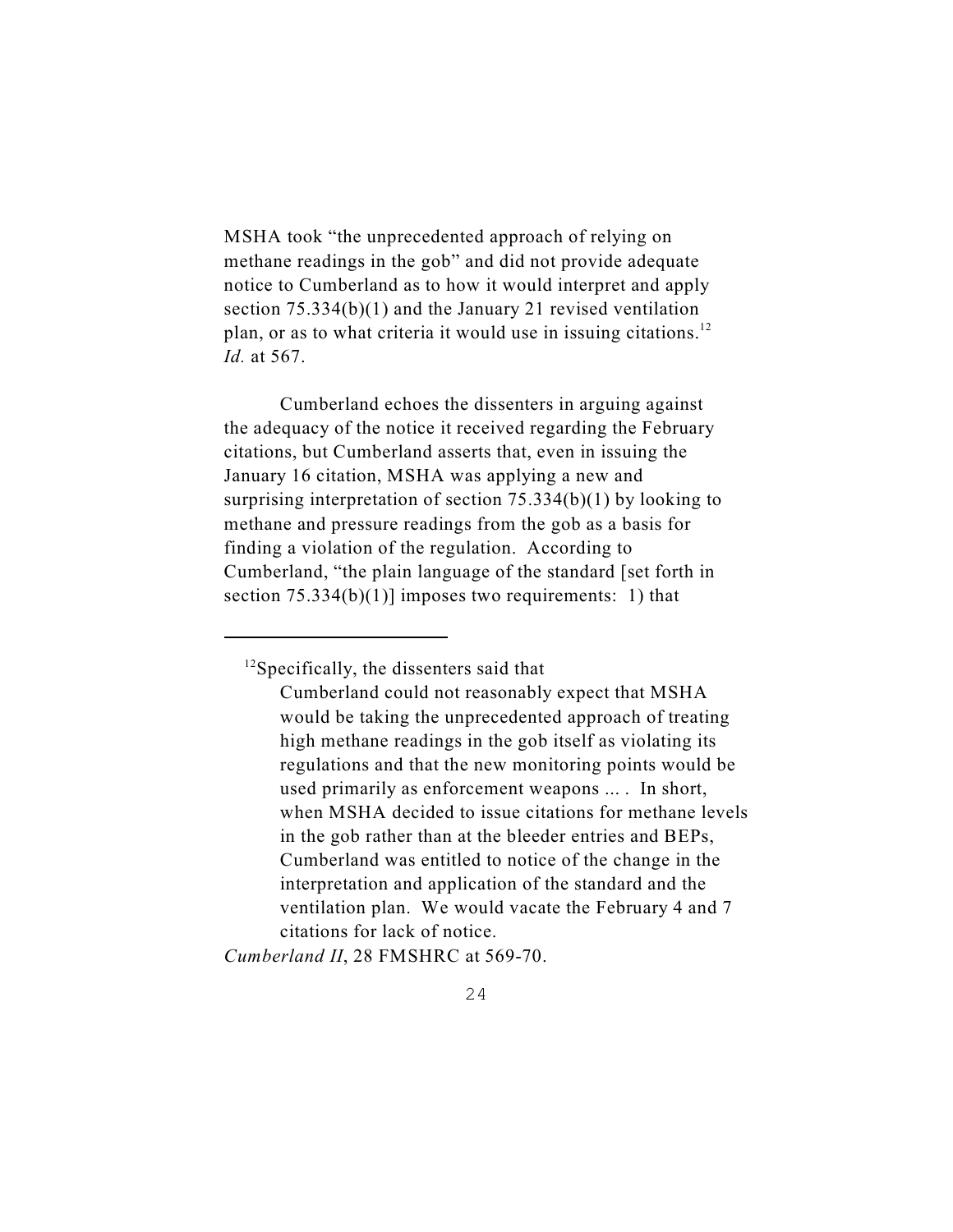methane air mixtures shall be continuously diluted; and 2) that the methane-air mixtures shall be moved away from active workings for transport out of the mine." (Petitioner's Opening Brief at 22-23.) Cumberland recognizes that precedent from the Commission holds that "[s]ection 75.334(b)(1) contains an adequacy or effectiveness requirement with respect to the amount of methane dilution[,]" but Cumberland complains that nothing in the regulation addresses methane levels in the gob. (*Id.* at 27.)

We are not persuaded by Cumberland's argument or the reasoning of the dissenting Commissioners upon which it largely depends. As the Commission has persuasively said before in rejecting exactly the type of argument Cumberland makes here, "a regulation must be interpreted so as to harmonize and not to conflict with the objective of the statute it implements. ... Thus, ... a bleeder system must effectively ventilate the area within the bleeder system and protect active workings from the hazards of methane accumulations." *RAG Cumberland Resources,* 26 F.M.S.H.R.C. at 647, 2004 FMSHRC LEXIS 96. By its own admission, Cumberland knew that its responsibility was not simply to move methane around in the mine; it was to make the mine safe. As an experienced mine operator, Cumberland knew full well that there were significant problems with the wraparound bleeder ventilation system in place at LW49. The panel had not been designed for a wraparound system; no panel of that size had ever had a wraparound system; and problems with the LW49 wraparound system had been manifest from practically the first day of operations, problems so significant, in fact, that Cumberland was required to submit a revised plan to MSHA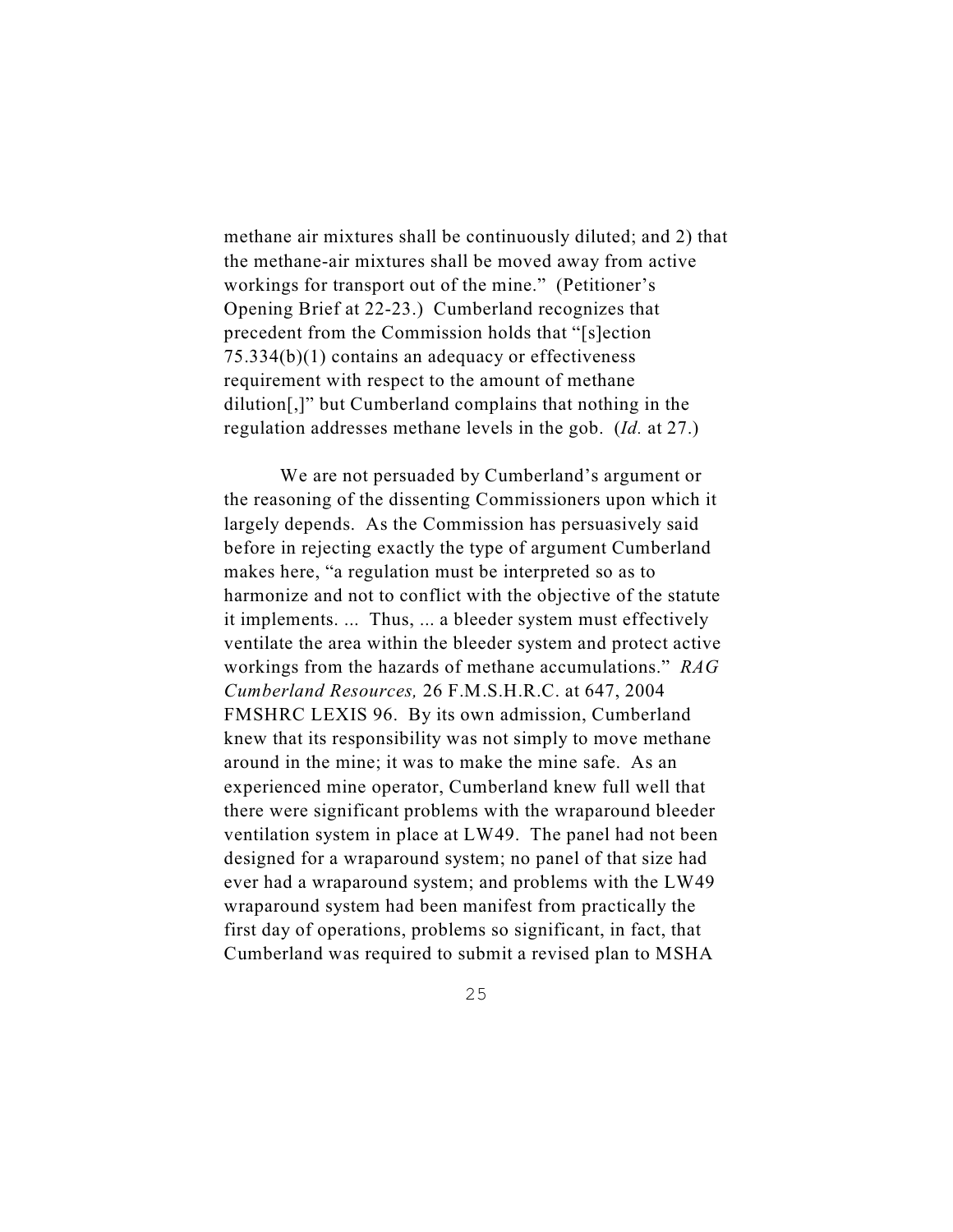after the January 16 inspection and citation. The ALJ aptly observed that Cumberland's due process defense cannot succeed since, "[t]aken to its logical conclusion, it would mean that an operator could continue mining in a longwall panel with an inadequate and ineffective bleeder system, because the specific type of data upon which MSHA relied to determine that the system was ineffective had not been previously used to evaluate such systems." *Cumberland I*, 27 F.M.S.H.R.C. at 314. We agree with the ALJ's conclusion that "[s]uch a result could not be more contrary to the legislative and regulatory scheme and is simply unacceptable." *Id.*

The monitoring was in accordance with Cumberland's plan and, subsequently, its revised plan. Measuring points in the No. 2 tailgate entry were added to the ventilation plan in response to the January 16 citation, so Cumberland had to know that MSHA was concerned about methane levels at those points and would be monitoring them. $13$  Even if relevant, $^{14}$  Cumberland's argument that it did not know

 $14$ Cumberland's arguments and the reasoning of the dissenting Commissioners can also be viewed as not truly aimed at the notice aspect of due process. Since everyone

 $13$ During oral argument, counsel for the Secretary stated that she was unaware of any situation where MSHA would require the installation of monitoring points for purposes other than monitoring. Counsel for Cumberland did not suggest any other purpose.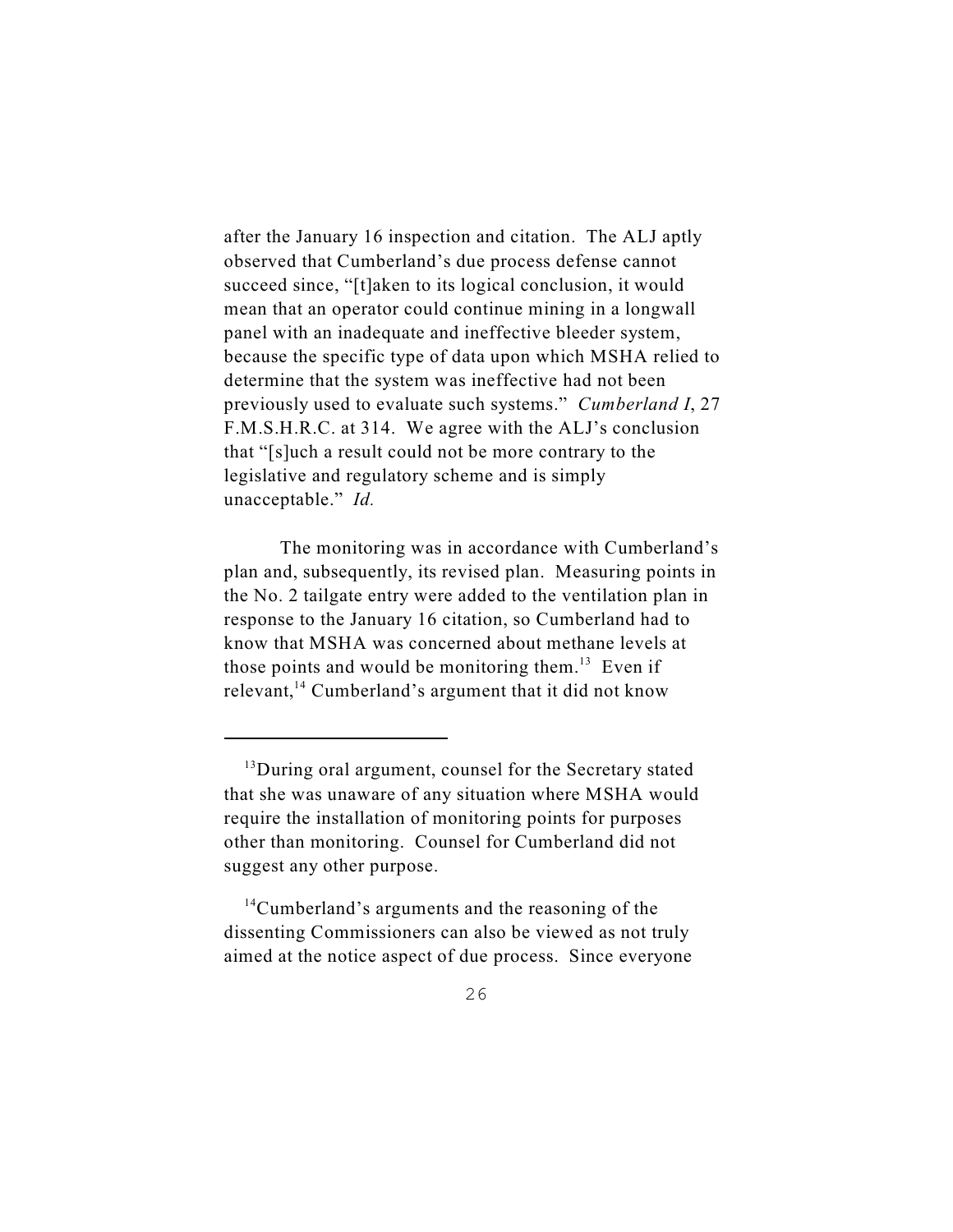MSHA would actually use the monitoring points for enforcement purposes is simply too severe a strain on credulity. Given the problems that developed with the wraparound system at LW49, MSHA's enforcement actions under section 75.334(b)(1) should not have been surprising to Cumberland and were in accordance with due process.

We do not suggest that MSHA could create and enforce rules divorced from a rational understanding of mine safety, which seems to be what Cumberland contends occurred here. The record, however, amply supports MSHA's concern, and Cumberland's acquiescence in the revisions to the plan undercuts any contention that enforcement based on the agreed upon monitoring was somehow an irrational

associated with the case agrees that the point of section 75.334(b)(1) is to require an effective system for the dilution and removal of methane, there seems no room to argue that enforcing that regulation by measuring methane movement in the vicinity of the mining activities at LW49 was somehow beyond the fair notice Cumberland had of MSHA's authority. What is really being argued is that the evidence being adduced to support MSHA's enforcement activities was not sufficient. The ALJ was correct in observing that "Cumberland's quarrel is, in reality, not so much with MSHA's consideration of data pertinent to conditions in the #2 entry, as it is with the reasonableness of the conclusion MSHA ultimately reached based upon that data." *Cumberland I*, 27 F.M.S.H.R.C. at 315.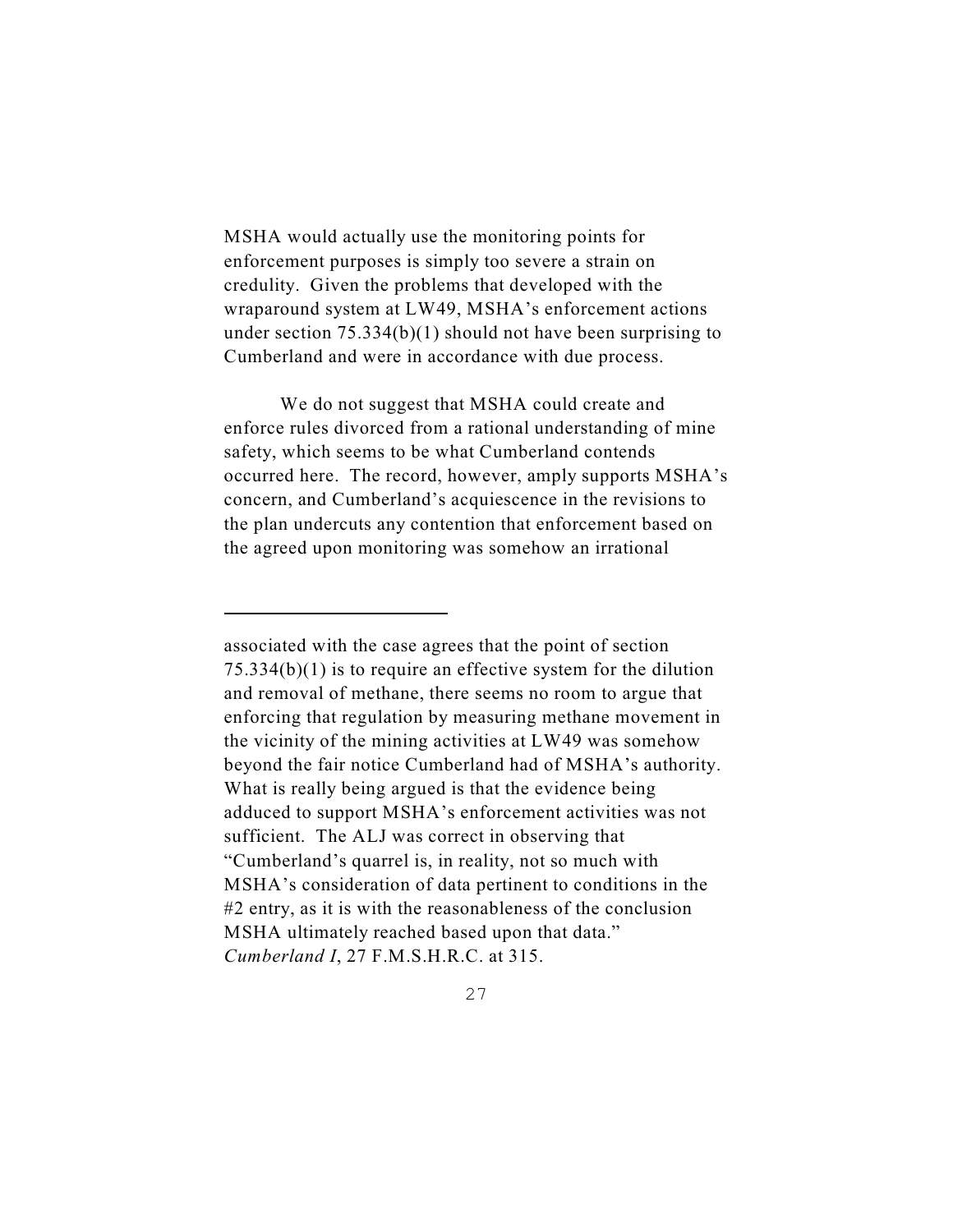government response to the problems encountered at the mine.

# *C. The January 16, February 4, and February 7 Citations are Supported by Substantial Evidence*

Finally, Cumberland argues that the January 16, February 4, and February 7 citations are not supported by substantial evidence. As the foregoing discussion indicates, we disagree. The ALJ summarized the evidence that supported MSHA's conclusion that the ventilation system was not functioning properly on January 16.<sup>15</sup> Cumberland I, 27

 $15$ "The January 16 ventilation survey confirmed that neither BEP 30A, nor BEP 30, were providing reliable or useful information as to what was occurring in a substantial and important part of the LW49 bleeder system, the #2 entry, and the #3 entry and adjacent rubble zone.... There was virtually no air flow from the #3 tailgate entry into the #2 entry inby the #83 crosscut. The pressure differential and air flow in the #2 entry and the adjacent #3 entry was outby from the #88 crosscut, and there were high methane concentrations in those areas. While the methane that was actually in the #2 entry would be moved outby through BEP 30A into the bleeder entry, the flow in the #3 entry and the adjacent rubble zone would have been toward the face, because the overall pressure differential from the #87 to the #83 crosscut was in that direction. The bleeder system was not moving methane in that substantial portion of the worked-out area away from the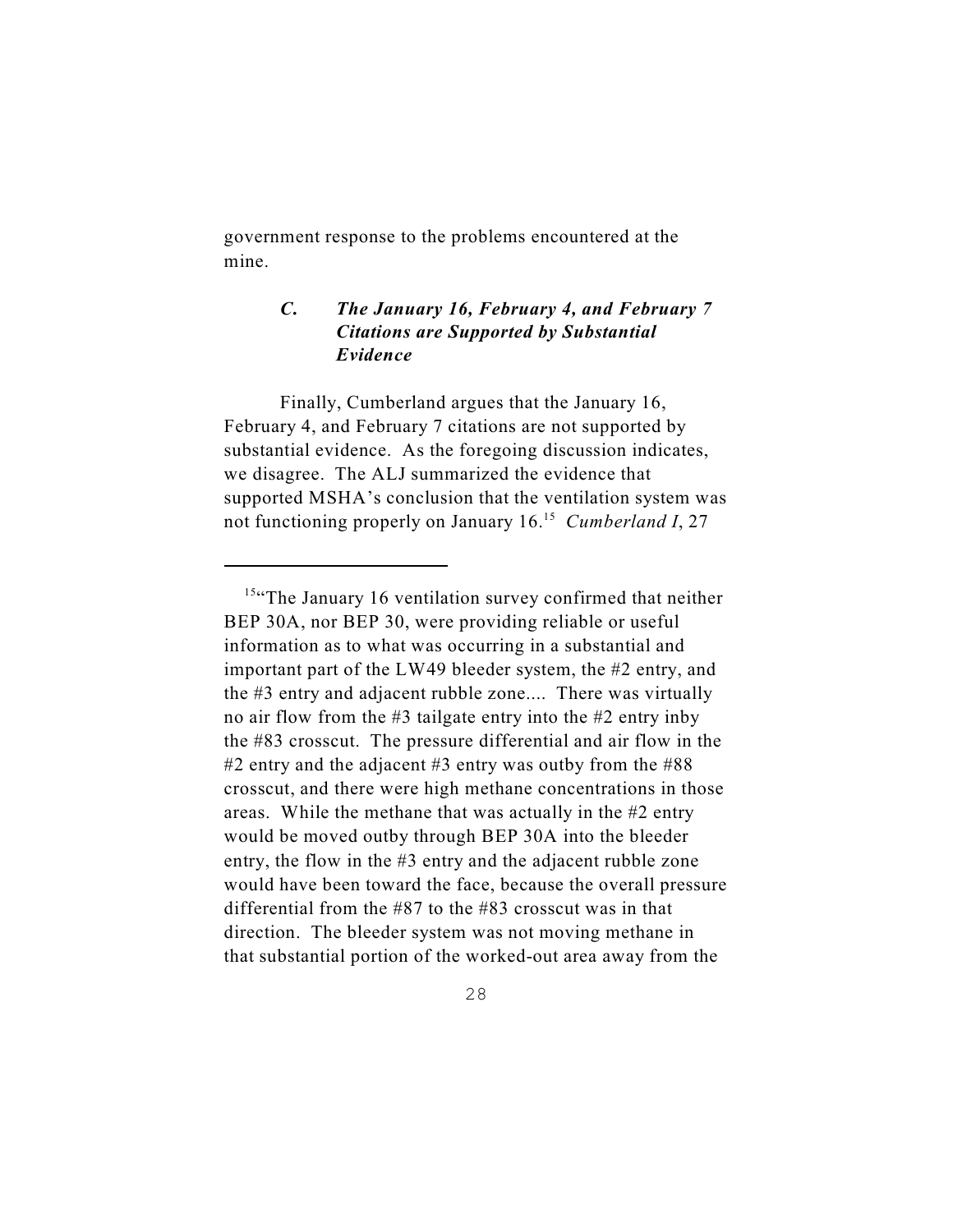F.M.S.H.R.C. at 314. In affirming, the Commission noted that, "MSHA's survey results indicated that the methane-air mixture in the back corner on the tailgate side of LW49 was not emerging from the inby BEPs. In essence, the back corner of the tailgate was dead airspace." *Cumberland II*, 28 F.M.S.H.R.C. at 554. The Commission correctly concluded that there was substantial evidence to support the January 16 citation, since "a reasonably prudent person would have recognized that the bleeder system failed to continuously dilute and move the methane-air mixture from the worked-out area away from the active workings." *Id.*

Likewise, the ALJ found that LW49's "bleeder system was ineffective on February 4 and 7" and upheld the citations issued on those dates. *Cumberland I*, 27 F.M.S.H.R.C. at 327. Commissioner Young, supported by Commissioner Jordan, effectively affirmed<sup>16</sup> the holding that Cumberland had violated section 75.334(b)(1) on February 4 and 7, because, in his view, substantial evidence supported the ALJ's decision.<sup>17</sup> Cumberland II, 28 F.M.S.H.R.C. at 558-59.

<sup>16</sup>See note 9, *supra*.

<sup>17</sup>Commissioner Young pointed to, *inter alia*, sudden increases in methane concentrations at or near the explosive range that were detected at the monitoring point at crosscut 85 in the No. 2 tailgate entry, sudden and significant methane increases detected at other monitoring points along the panel's

active workings." *Cumberland I*, 27 FMSHRC at 314.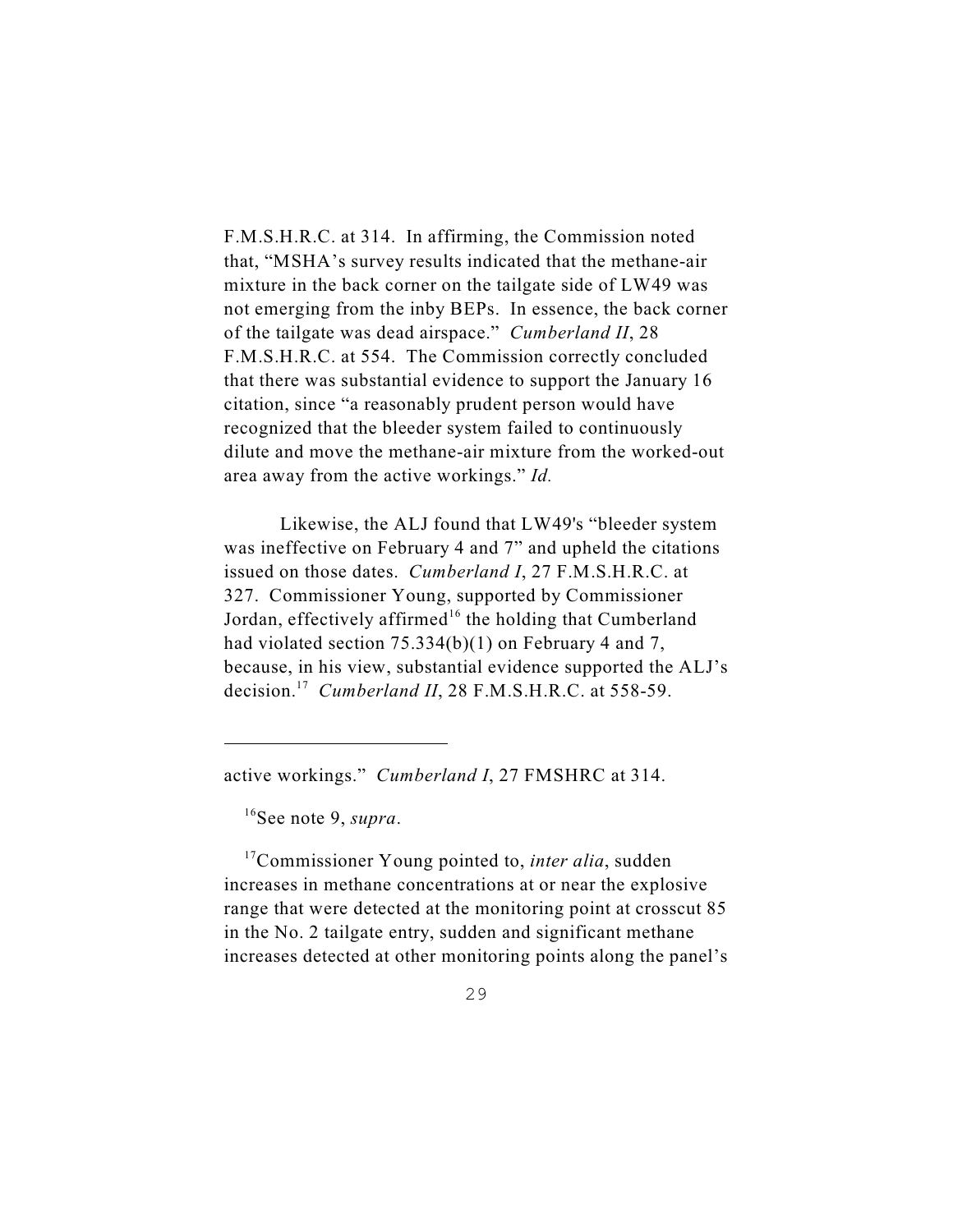Though the dissenting Commissioners disagreed, *id.* at 564, we conclude that the ALJ and Commissioners Young and Jordan were correct in their assessment of the record. For example, the ALJ recounted the following evidence:

> On both dates, there was a sudden and substantial rise in methane concentrations, not just at the #85 crosscut monitoring point, but virtually throughout the tailgate side of the bleeder system. $^{[18]}$  Cumberland argues that [the MSHA inspector] issued the orders and citations solely because of the readings at the #85 crosscut monitoring point. While he testified to that effect, Cumberland reads too much into his responses to specific leading questions on crossexamination. I find that the better interpretation of his responses was that the crosscut #85 readings were the precipitating factors for issuance of the orders and citations. His testimony, as a whole, evidences that he was

 $18$ The ALJ also noted that the inspector's "evaluations of the danger and the effectiveness of the bleeder system on February 4 and 7 were virtually the same, i.e., he was concerned that explosive levels of methane might be coming out onto the face where a number of ignition sources were present." *Cumberland I*, 27 F.M.S.H.R.C. at 325.

tailgate side, and the testimony of MSHA's expert. *Cumberland II*, 28 F.M.S.H.R.C. at 559-60.